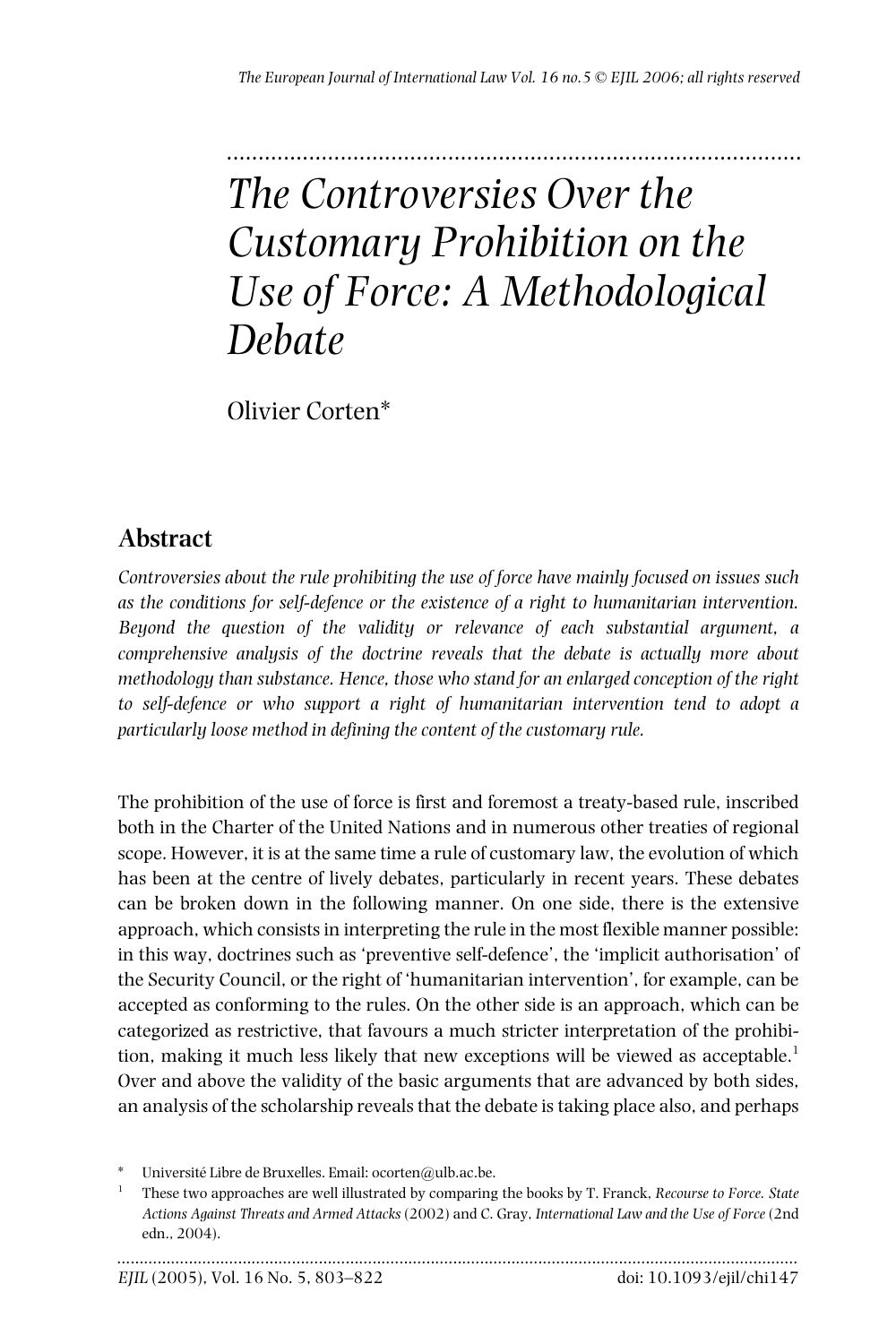above all, on a methodological level.<sup>2</sup> More specifically, it is over the status and interpretation of the customary prohibition on the use of force that the most profound divergences appear. The extensive approach, unlike the restrictive one, tends to favour a very flexible method when it comes to the ascertainment of the place and content of the customary rule. In any event, it is this working hypothesis that will be tested in this article. Questions of the status and the constitutive elements of custom will be dealt with in turn, in order to illustrate the methodological differences separating the two approaches.

Before addressing the first of these two points, it is necessary to clarify a couple of methodological points. Firstly, it should be noted that, while the arguments that will be presented here are articulated in terms of these two opposite poles, the variety of doctrinal opinions in existence is considerably more complex and nuanced than this might suggest. This, however, does not prevent us from illustrating the two theoretical poles by using authors whose work cannot be reduced to either position, the objective being to present types of argumentation rather than to classify any given author as belonging to this or that category. It is in this spirit that a sample of recent works on the use of force, from the war in Kosovo to that in Iraq, has been selected. The following table, which will be explained in more detail below, provides us with an overall picture of the debate.

|                          | <b>Extensive approach</b> | <b>Restrictive approach</b> |
|--------------------------|---------------------------|-----------------------------|
| Status of custom         | Privileged source         | Equality between sources    |
|                          | Formal and material       | Formal source               |
|                          | source                    |                             |
|                          | Policy-oriented or        | Voluntarist or formalist    |
|                          | objectivist tendencies    | tendencies                  |
| Understanding of the     | Practice as the dominant  | Opinio juris as the         |
| constitutive elements of | element: the role of      | dominant element; the role  |
| custom                   | political organs          | of legal discourse          |
|                          | 'Instant' or rapidly      | Custom evolves gradually    |
|                          | evolving custom           |                             |
|                          | Dominant role of major    | Equality between states     |
|                          | states                    |                             |

Even if it is impossible to be, or to even approach being, exhaustive in this regard, an attempt has nonetheless been made here to cover as wide a range of viewpoints as possible, in particular through integrating 'American' and 'European' works into the analysis, along with those from Third World countries. It may be possible to advance the hypothesis of a schism opposing scholars from the US to those from the rest of the world, with the former espousing the extensive approach, the latter the restrictive

<sup>2</sup> See, in this regard, Byers, 'The Shifting Foundations of International Law: A Decade of Forceful Measures against Iraq' 13 *EJIL* (2002) 21, at 22–23; Farer, 'Humanitarian Intervention before and after 9/11: Legality and Legitimacy', in J.L. Holzgrefe and R.O. Keohane (eds), *Humanitarian Intervention: Ethical, Legal and Political Dilemmas* (2003), at 53 ff.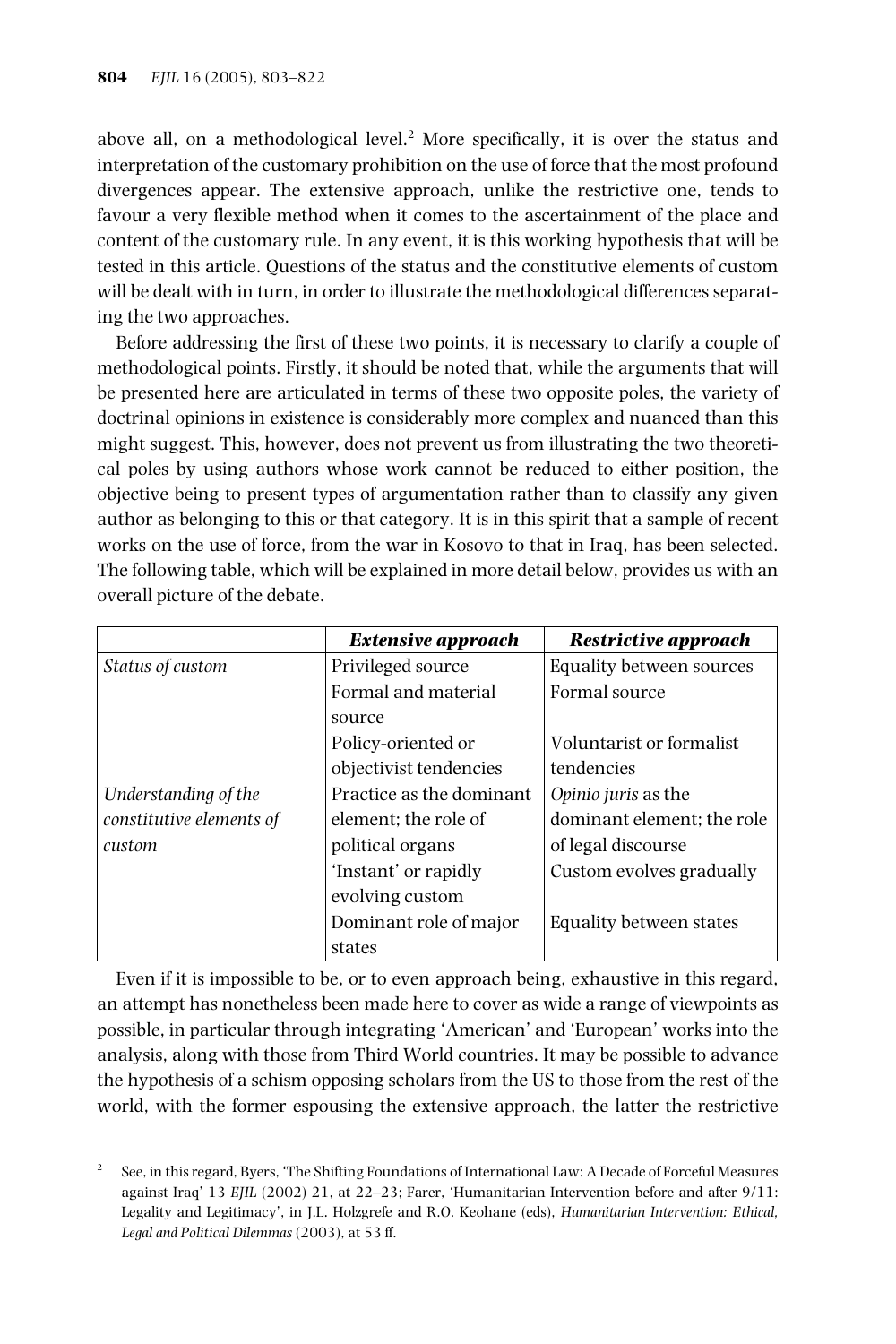one. <sup>3</sup> In any event, it must be noted that the present author cannot claim to be totally exterior to the debate presented here. More specifically, my personal preference is for the restrictive approach. This, however, does not prevent us from describing, in an objective a manner as possible, the extensive approach (Section 1), before going on to specify the ways in which my preferred understanding differs from it (Section 2).

# **1 The Extensive Approach to the Customary Prohibition of the Use of Force**

There are scarcely any authors today who are prepared to question the importance of custom in the debates surrounding the scope of the prohibition on the use of force. The core of the controversies that trouble the doctrine in terms of 'preventive war', 'implicit authorization' or 'humanitarian intervention' focuses on certain precedents that bear witness to the evolution of this rule, otherwise inscribed in the Charter of the United Nations. The extensive approach is characterized by the general status that it confers upon custom, seen as a means of adapting international law to the necessities of international life. This status implies a particular interpretation of the constitutive elements of custom, which brings us back above all to the practice of certain, 'major' states.

### **A** *Custom as a Means of Adapting International Law*

Generally speaking, the extensive approach tends to move beyond the formalism of treaty texts in order to see them in relation to the particular factual circumstances of each case. $^4$ From this perspective, it would be inconceivable to remain limited to the text of Article 2(4) or of Article 51 of the UN Charter, or even to Resolutions 2625 or 3314 of the UN General Assembly, as do those variously referred to as'jurisprudes', <sup>5</sup> 'European formalists' <sup>6</sup> or even 'objective legalists'. <sup>7</sup> Rather, the jurist should take into account each concrete situation; and it is in terms of each situation that he imparts meaning to the legal rule:

In the end, each use of force must find legitimacy in the facts and circumstances that the States believe made it necessary. Each should be judged not on abstract concepts, but on the particular events that gave rise to it.<sup>8</sup>

A preventive war or a humanitarian intervention can only be judged in conformity or otherwise with international law according to the specificities of each case. It is thus necessary to take into account:

- <sup>3</sup> See, in this regard, Glennon, 'The UN Security Council in a Unipolar World', 44 *Virginia J Int'l L* (2003) 91, at 97–99.
- <sup>4</sup> Sofaer, 'On the Necessity of Pre-emption', 14 *EJIL* (2003) 209, at 212–213.
- <sup>5</sup> Gardner, 'Neither Bush nor the "Jurisprudes"', 97 *AJIL* (2003) 585, at 585 ff.<br><sup>6</sup> Koskenniemi, 'Trag and the 'Bush Doctrine of Pre-emptive Self-Defense. Expe
- <sup>6</sup> Koskenniemi, 'Iraq and the 'Bush Doctrine of Pre-emptive Self-Defense. Expert analysis', *Crimes of War Project*, 20 Aug. 2002.
- <sup>7</sup> Schieder, 'Pragmatism as a Path towards a Discursive and Open Theory of International Law', 11 *EJIL* (2000) 663, at 691.
- <sup>8</sup> Taft IV and Buchwald, 'Preemption, Iraq and International Law', 97 *AJIL* (2003) 557.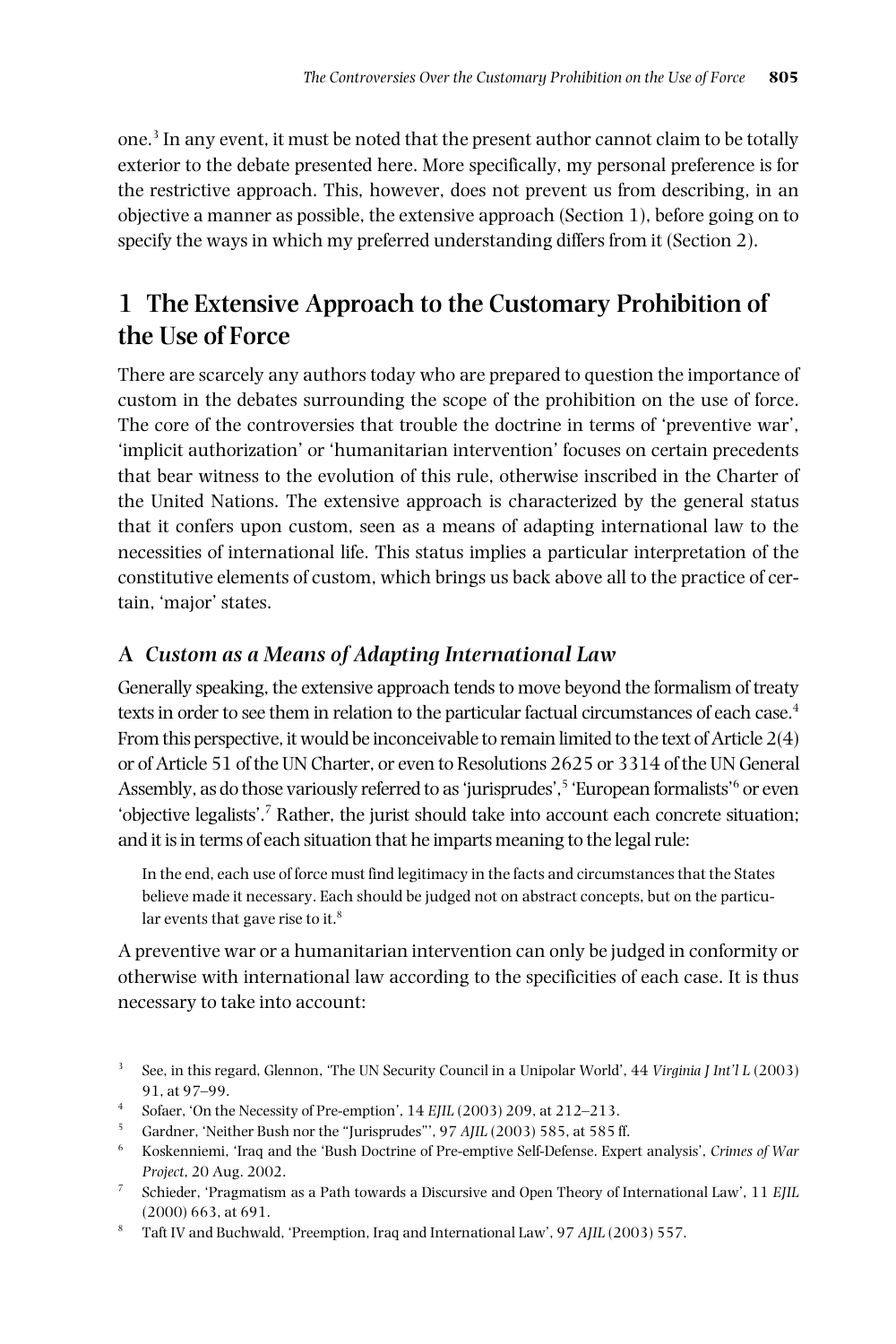…the same general rule applicable to all uses of force: necessity to act under the relevant circumstances, together with the requirement that any action be proportionate to the threat addressed. 9

Custom is precisely what enables us to link the abstract legal concept to the particular factual situation; this confers on it the status of a privileged source of law, in particular with regard to treaties. $^{10}$  It is, in effect, easier to evaluate a situation in terms of comparable precedents than by reference to fixed, disembodied texts. Rather than, for example, arbitrarily ruling out all forms of 'pre-emptive self-defence' under the pretext that Article 51 only comes into play 'if an armed attack occurs', it is better to take into account precedents in which certain pre-emptive actions were viewed as admissible by the international community. Moreover, Article 51 itself was never intended to compromise the 'natural', thus customary, right to legitimate self-defence, either as it existed at the time or as it has evolved since. Custom thus permits us to free ourselves from the text of a treaty, or, at the very least, to interpret it in a very broad manner, and even to amend it without having to follow strict procedures.<sup>11</sup> In any event, the 'narrow interpretation has already been modified by the practice of UN members'. 12

Custom enables us, in this context, to relate the legal rule not merely to the facts of any given case, but also to moral and political values; values that we cannot pretend are excluded from the process of interpretation. We can flag, in this regard, notions such as: a 'reasonableness standard';<sup>13</sup> 'contextual reasonableness'; <sup>14</sup> a 'common sense of value – justice, morality, good sense';<sup>15</sup> a 'reasonable objective';<sup>16</sup> a 'teleological understanding';<sup>17</sup> or even a 'common moral instinct'.<sup>18</sup> It is in this regard that, through recourse to custom, we enable the interpreter to take non-legal considerations into account, and thus to bring together legality and legitimacy<sup>19</sup> – and even to blur the boundaries between *lex lata* and *lex feranda*. <sup>20</sup> Most importantly, the United

- <sup>9</sup> Sofaer, *supra note* 4, at 220.
- <sup>10</sup> M.N. Schmitt, *Counter-Terrorism and the Use of Force in International Law* (2002), at 2.
- $11$  Buchanan, 'Reforming the International Law of Humanitarian Intervention', in Holzgrefe and Keohane (eds), *supra note* 2, at 134.
- <sup>12</sup> Gardner, *supra note* 5, at 589.
- <sup>13</sup> Sofaer, *supra note* 4, at 213.
- <sup>14</sup> Franck, 'Interpretation and Change in the Law of Humanitarian Intervention', in Holzgrefe and Keohane (eds), *supra note* 2, at 204, 205.
- <sup>15</sup> *Ibid.*, at 229–230; see also Franck, *supra note* 1, at 98.
- <sup>16</sup> Koskenniemi, *supra note* 6.
- <sup>17</sup> Wedgwood, 'The Fall of Saddam Hussein: Security Council Mandates and Preemptive Self-Defense', 97 *AJIL* (2003) 576, at 584.
- <sup>18</sup> Franck, *supra note* 14, at 229–230.
- <sup>19</sup> Wedgwood, *supra note* 17, at 578; see also Weckel, 'L'emploi de la force contre la Yougoslavie ou la Charte fissurée' [2000] *RGDIP* 19; Franck, *supra note* 1, at 94; Falk, 'What Future for the United Nations Charter System of War Prevention?', 97 *AJIL* (2003) 590, at 596; Weckel, 'L'usage déraisonnable de la force' [2003] *RGDIP* 377, at 387–389; and Bermejo Garcia, 'El Debate sobre la legalidad internacional tras la crisis de Iraq y las Naciones Unidas', XIX *Annuario de derecho internacional* (2003) 41, at 56 ff.
- <sup>20</sup> See, e.g., Bermajo Garcia, 'Cuestiones actuales referentes al uso de la fuerza en el Derecho Internacional', XV *Annuario de derecho internacional* (1999) 3, at 14 and 59 ff.; Stromseth, 'Law and Force After Iraq: A Transitional Moment', 97 *AJIL* (2003) 628, at 629.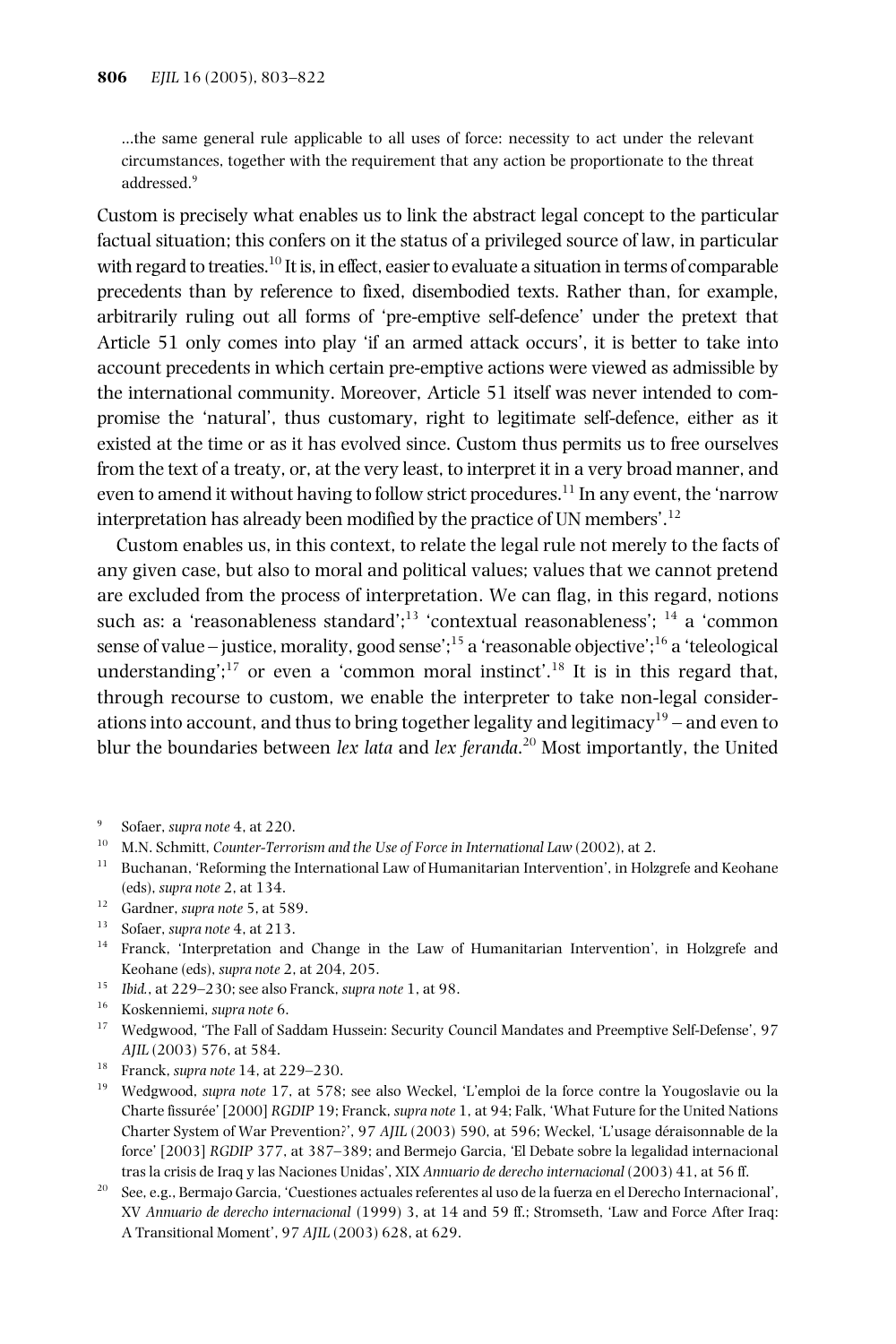Nations Charter is a convention of a constitutional nature, which means that political considerations must be permanently taken into account in its interpretation. Article 2(4) 'is also intended to be perpetually evolving as the seemingly static norms are applied to practical situations through an essentially political process operating to solve real crises, instance by instance'. <sup>21</sup> Moreover, it is for this reason that the Member States conferred upon the political organs, and upon the Security Council in particular, very extensive powers: 'the practice of a UN organ may be seen to interpret the text and thereby to shape our understanding of it'.<sup>22</sup> Taking the decisions, but also the silences, of this organ into account is an essential element in enabling us to specify the meaning of the rule of law: 'the Council enjoys a normative authority that builds coalitions and musters public support'. <sup>23</sup> The fact that certain humanitarian interventions have not been condemned by the Security Council is testament to the legality of this type of intervention, provided that the circumstances are comparable to those of the precedents invoked. <sup>24</sup> The opinions and silences of the Secretary-General can also be taken into account. 25

Overall, custom can be considered as both a formal and material source of the international legal order. Of course, there exist many different versions and variants of this extensive approach. Nevertheless, it should be noted that it is possible to trace these variants to a common sensibility, well illustrated by the following passage:

the interpretative principles deployed in the application of a constitutive text may also depend on the nature of values and interests at stake – the theology of an instrument as much as its literal form. This is not to deny a claim of objectivity in interpretation, but at minimum, values and interests are likely to influence state practice, which in turn must inform the meaning given to a treaty understanding.<sup>26</sup>

Custom should not be reduced to a purely formal source, but should be viewed as constituting a means of adapting the law to the evolving international sphere. The rule must be understood in relation to 'some useful purpose that the rule serves'; <sup>27</sup> and the question that must thus be asked is, 'what human goals are at stake, and whether forcible interference is necessary for their preservation'.<sup>28</sup>

Therefore, certain forms of unilateral pre-emptive wars must be viewed as acceptable due to their logically necessary character. In its classical formulation, namely, that characterized by the conditions of imminent threat and the absolute necessity of the response, the right of preventive self-defence is not in question. By definition, a state will defend its existence and its survival, which will lead it to make use of all

<sup>21</sup> Franck, *supra note* 14, at 205.

<sup>22</sup> Franck, *supra note* 1, at 174; Franck, 'Iraq and the "Bush Doctrine" of Pre-Emptive Self-Defense. Expert Analysis', *Crimes of War Project*, 20 Aug. 2002.

<sup>23</sup> Wedgwood, 'NATO's Campaign in Yugoslavia', 93 *AJIL* (1999) 828, at 832.

<sup>24</sup> Franck, *supra note* 1, at 13 ff.; Franck, 'What Happens Now? The United Nations After Iraq', 97 *AJIL* (2003) 607, at 615; Wedgwood, *supra note* 23, at 830–832.

 $^{25}$  *Ibid.*, at 831.

<sup>26</sup> Wedgwood, 'Unilateral Action in the United Nations System', 11 *EJIL* (2000) 349, at 352.

<sup>27</sup> Koskenniemi, *supra note* 6.

<sup>28</sup> Wedgwood, *supra note* 26, at 352.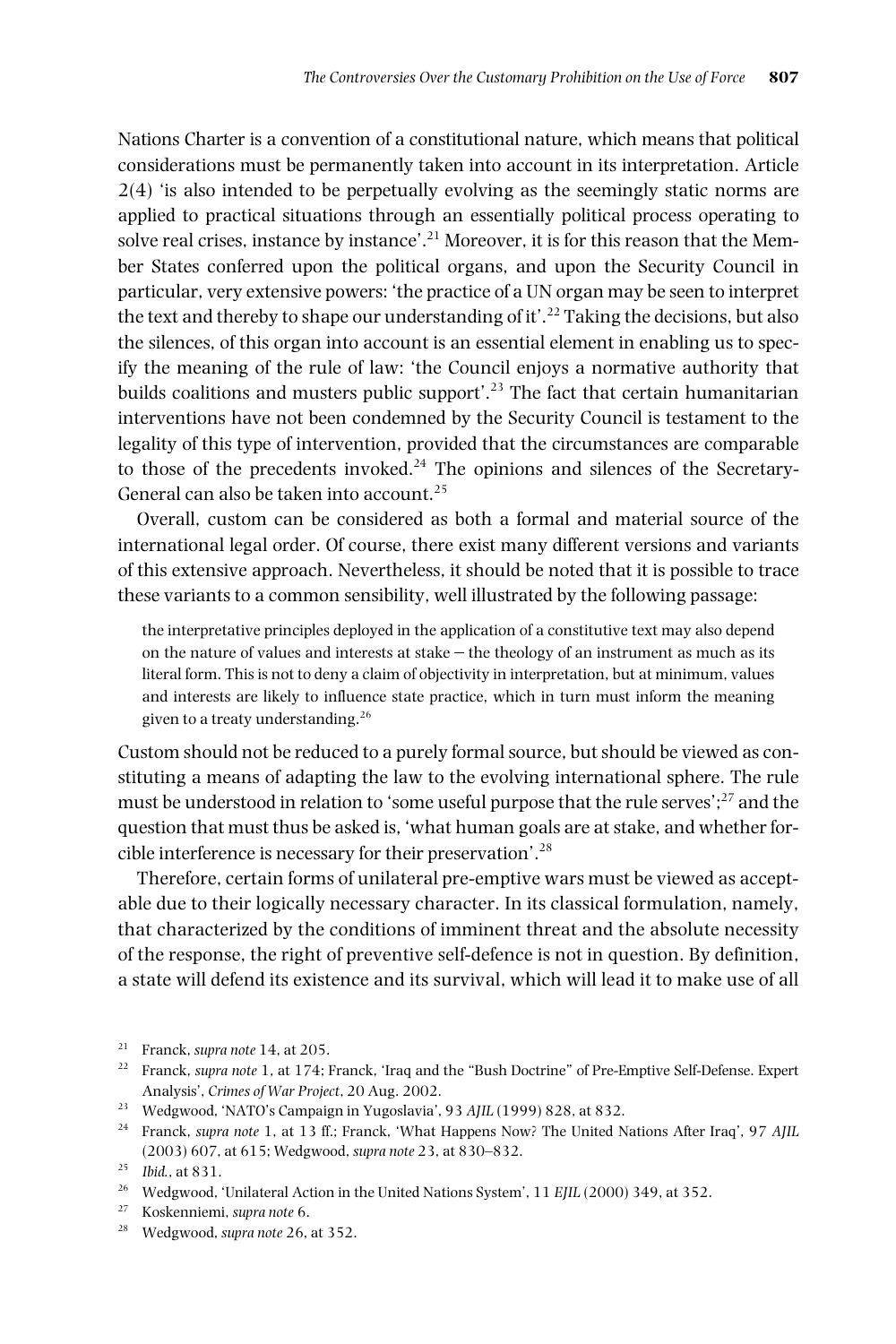means within its power to ensure that an imminent threat facing it will not come to fruition: 'the formalist position, which insists on the occurrence of an armed attack, seem[s] like a ludicrous position'.<sup>29</sup> It could not be otherwise: the rule of law here only reflects a basic necessity of the political order: 'the UN Charter is not a suicide pact'.<sup>30</sup> Above and beyond this classical assumption, pre-emptive action must also be allowed in situations in which the threats are more diffuse: 'a strict reading of Article 51 is no longer tenable in the face of modern terrorism and aggression'.<sup>31</sup> Developments in the international sphere have illustrated that terrorist groups can commit deadly, surprise attacks with the complicity, active or passive, of certain states.<sup>32</sup> It is unthinkable in this context that those states targeted in these attacks wait patiently until the threats materialize.<sup>33</sup> Pre-emptive action then becomes legitimate, and thus legal, because it is necessary in the light of recent developments in the international sphere:<sup>34</sup> 'reason suggests that self-help and countermeasures remain necessary remedies of last resort'. <sup>35</sup> This type of reasoning, which can be found in the work of very different authors, rests upon an objectivist theoretical viewpoint. Positive law can only correspond to objective law, that is, to that which reflects the necessities or mechanisms of social solidarity. It is logically and objectively impossible to refuse to allow pre-emptive anti-terrorist action, and this is in the interests of all. It is thus not surprising that states act in this manner, or pronounce themselves in favour of such an approach, which thus allows for the development of the customary rule. Custom appears here as at once a formal and a material source of law, with positive law not radically distinguished from the objective law that determines it.

From a related perspective, it can be argued that the 'right to humanitarian intervention' is acceptable in the light of the progress of the humanistic values at the heart of the international community. It is objectively necessary to allow certain unilateral actions in cases in which the collective security mechanisms have not functioned. Unlike the argument in favour of pre-emptive anti-terrorist action, which is often more strictly attached to the notion of social necessity and objective law, that of humanitarian intervention seems to return to certain currents that assume a radical deformalization of the rule of law, including

- <sup>29</sup> Koskenniemi, *supra note* 6.
- <sup>30</sup> Benvenisti, 'Iraq and the "Bush Doctrine" of Pre-Emptive Self-Defense. Expert Analysis', *Crimes of War Project*, 20 Aug. 2002; Franck, *supra note* 1, at 98.
- <sup>31</sup> Franck, 'What Happens Now? The United Nations After Iraq', 97 *AJIL* (2003) 607, at 619; see also Wedgwood, 'Responding to Terrorism: The Strikes Against bin Laden', 44 *Yale J Int'l L* (1999) 559, at 559 ff.
- <sup>32</sup> Yoo, 'International Law and the War in Iraq', 97 *AJIL* (2003) 563, at 575–576; Sofaer, *supra note* 4, at 209–210.
- <sup>33</sup> Wedgwood, *supra note* 17, at 583; see also Y. Dinstein, *War, Aggression and Self-Defense* (2001), at 210, 215–216.
- <sup>34</sup> Stromseth, *supra note* 20, at 634; Biggio, 'Neutralizing the Threat: Reconsidering Existing Doctrines in the Emerging War on Terrorism', 34 *Case Western Reserve J Int'l L* (2002) 1; Schmitt, *supra note* 10.
- <sup>35</sup> Franck, *supra note* 1, at 110.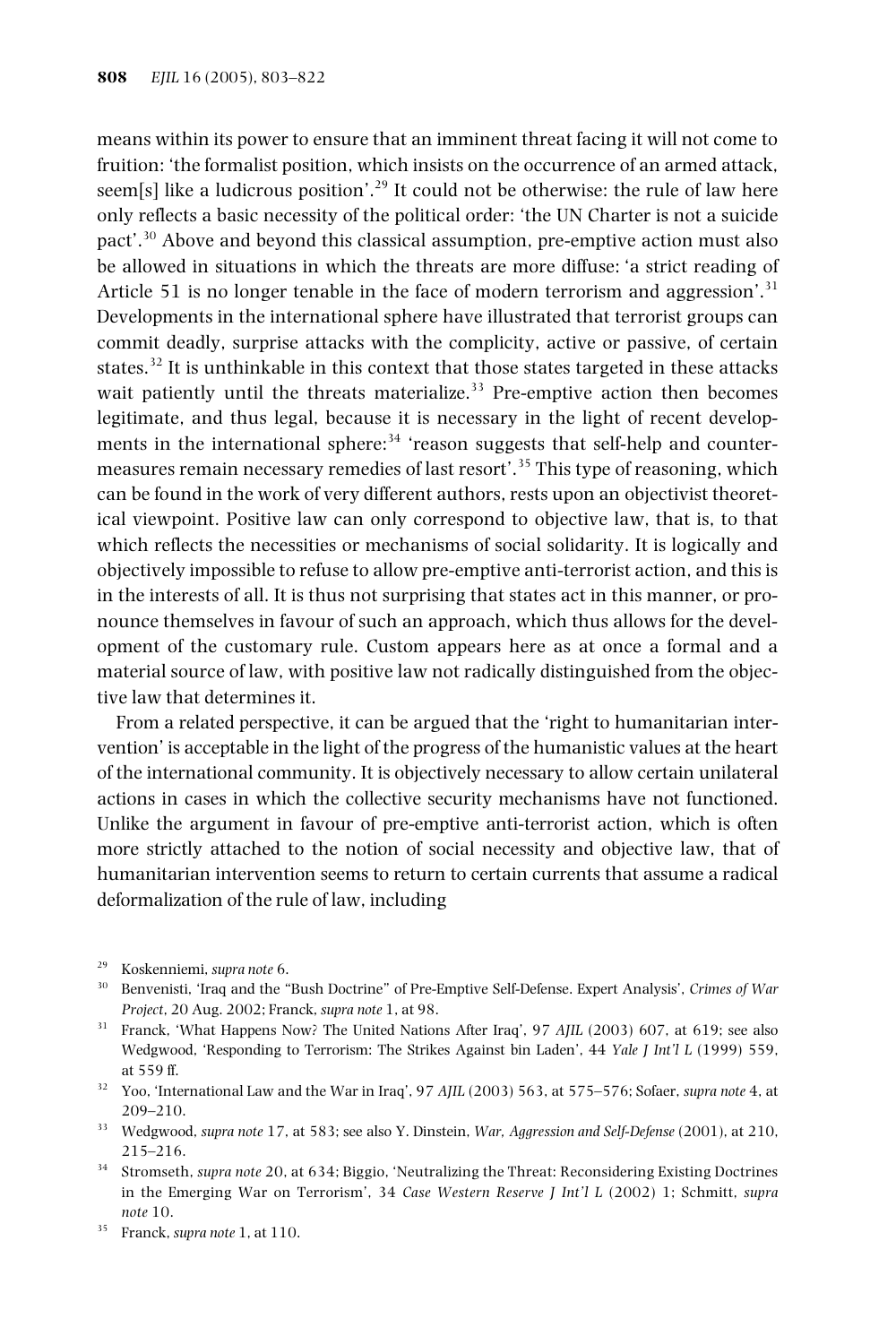a comprehensive assessment that includes an embrace of complementary norms, as well as an appraisal of what has been done in the name of law and an evaluation of whether preferable policy alternatives were available to those with the authority to make decisions.  $^{36}$ 

The extensive approach here provides an illustration of the predominantly Anglo-Saxon theoretical current that favours a 'policy-oriented' perspective, which tends to justify a very broad range of grounds forthe use of force, resting, it is accepted, upon political considerations: 'one central ingredient is the moral necessity of action – the credible invocation of shared community purposes'. <sup>37</sup> It is therefore necessary to evaluate the legality of military action

not simply in terms of certain rules, that are supposed to form part of a black-letter code of international law, but in terms of the acceptability of those responses in different contexts, to the contemporary international decision process…. Trends must then be tested against the requirements of world public order as a means of assessing their adequacy…. Scholars should take the responsibility of proposing alternative arrangementsso that a better approximation of political and legal goals can be achieved in the future. 38

Without always acknowledging their affinity with this particular approach, many authors seem to share this sensibility; rejecting 'legalism',  $^{39}$  they insist that certain problems cannot be resolved 'by reliance on positivist styles of legal appraisal'. <sup>40</sup> Such theorists insist upon the aporia of the positivist, formalist method. In its most radical version, this method in effect implies that a rational interpretation of the legal rule, into which no value judgement intervenes, is not only possible but also inherent in the scientific character of legal science. This somewhat naïve vision of an absolute distinction between law and politics (or morality) has been called into question by all contemporary legal theories, which view interpretation as a constructive task into which value judgements always intervene. In this context, legal interpretation cannot claim to be removed from political and moral considerations. <sup>41</sup> Assuming a 'policy-oriented' perspective, rather than denying the fact of these value judgements (which in practice amounts to trying to hide them), then represents the only truly objective position. There is thus no need to feel uneasy about modifying the texts of treaties by taking into account values or objectives that supposedly lie behind the rules, or even in referring to natural law notions such as that of the 'just war'. <sup>42</sup> This brings us back to the link between law and fact, or between law and values, that custom allows us to weave. Such a conception of custom carries with it certain consequences when it comes to determining its content.

<sup>36</sup> Falk, 'Kosovo, World Order, and the Future of International Law', 93 *AJIL* (1999) 847, at 848–849; Franck, *supra note* 31, at 615 and 619.

<sup>37</sup> Wedgwood, *supra note* 17, at 578.

<sup>38</sup> Reisman, 'International Legal Responses to Terrorism', 22 *Houston J Int'l L* (1999) 3, at 5 and 6; see also Schmitt, *supra note* 10, at 56.

<sup>39</sup> Falk, *supra note* 36, at 852–853.

<sup>40</sup> *Ibid.*, at 854.

<sup>&</sup>lt;sup>41</sup> Franck, *supra note* 14, at 207–214; Franck, *supra note* 1, at 176 ff.<br><sup>42</sup> Pormaio Caraio, gunus note 20, at 68, p. 165; Sofoon, gunus not

<sup>42</sup> Bermejo Garcia, *supra note* 20, at 68, n. 165; Sofaer, *supra note* 4, at 225; Stromseth, 'Rethinking Humanitarian Intervention: the Case for Incremental Change', inHolzgrefe and Keohane (eds), *supra note* 2, at 232, 268; Biggio, *supra note* 34, at 20–22.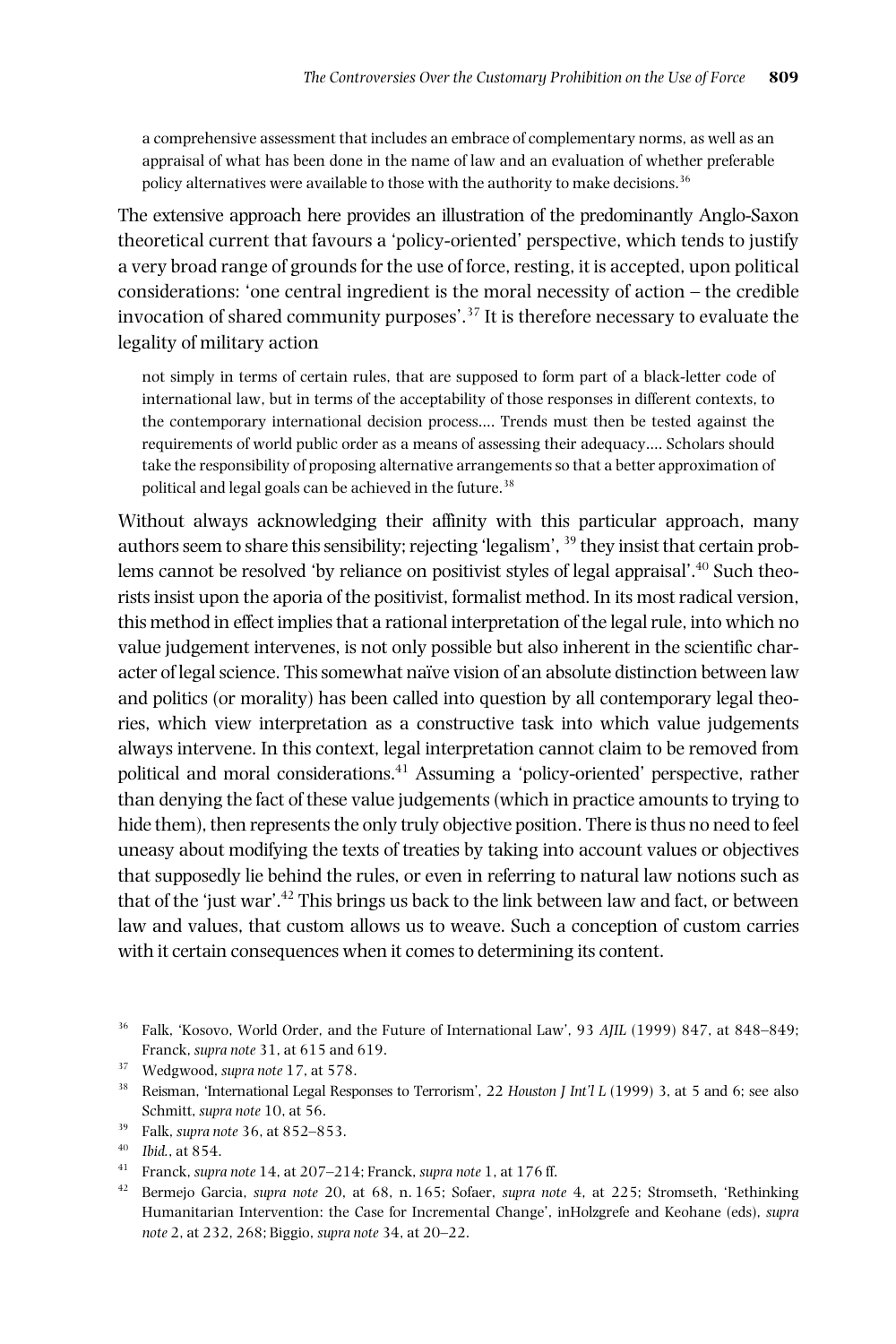#### **B** *The Dominant Role of the Practice of Major States*

It is traditionally held that custom is composed of two constitutive elements: practice and *opinio juris sive necessitatis*. The extensive approach does not in principle deny this proposition. The second condition, and more specifically the Latin expression *sive necessitatis*, encourages taking social necessities into consideration. These necessities also allow, should the case arise, for justifications of military action based upon a teleological interpretation of the texts of treaties: 'the answers turns on whether the intervention can be reconciled with the purposes that animate the international order'. <sup>43</sup> A more detailed analysis, however, suggests that, in this context, *opinio juris* is not a dominant element of custom, in any event to the extent that the term obliges the interpreter to verify that the international community of states had accepted the legal character of the customary rule. Thus, rather than embarking upon a textual analysis of certain UN General Assembly resolutions, more emphasis is placed on state practice, and on the practice of certain states in particular: 'state practice remains key to the shaping of legal norms'.<sup>44</sup> For it is this practice that demonstrates how the social necessities are embedded and expressed in legal norms.

Essentially, it is practice that matters, and not the declarations of principle issued by public authorities. What is crucial is to show that, on the facts, the rule has evolved in this or that manner. Official speeches are of little import, the only truly legal rule being that which is applied in practice and accepted, willingly or otherwise, by the other actors in the international community: 'the Charter is what the principal organs do'. <sup>45</sup> From this perspective, customary rules can change in a very rapid manner, with the law adapting itself instantaneously to the facts as they evolve. The war against Afghanistan, for example, immediately rendered obsolete the conception according to which a military action against another state could be launched only if it could be demonstrated that it had participated in a substantial manner in an armed attack. As was demonstrated at the time, action taken against terrorist groups is legitimate on the territory of any state that shelters them, whether or not that state has participated in an armed attack against another. 46

Which are the states whose practice more than any others dictates the interpretation of the customary rule? The answer is not always clear, no definitive list has been drawn up. <sup>47</sup> At most, 'major' or 'leading' states are cited, an obvious reference to the United States and some of its allies. The expressions used in this context vary, from 'Western governments'<sup>48</sup> to the 'community of democracies'<sup>49</sup> or even the

- <sup>46</sup> Franck, *supra note* 1, at 53–54.
- <sup>47</sup> See, however, the examples given by Yoo, *supra note* 32, at 573.
- <sup>48</sup> Farer, *supra note* 2, at 80.

<sup>43</sup> Roth, 'Bending the Law, Breaking It, or Developing It? The United States and the Humanitarian Use of Force in the post-Cold War Era', in M. Byers and G. Nolte (eds), *United States Hegemony and the Foundations of International Law* (2003), at 232, 256; Thürer, 'Comments on Chapters 7 and 8', in *ibid.,* at 277, 278.

<sup>44</sup> Wedgwood, *supra note* 23, at 828.

<sup>45</sup> Franck, *supra note* 14, at 206.

<sup>49</sup> Glennon, 'Time for a New "Inquiry"' [2003] *International Law Forum de droit international* 283, at 286–287; Wedgwood, *supra note* 17, at 578.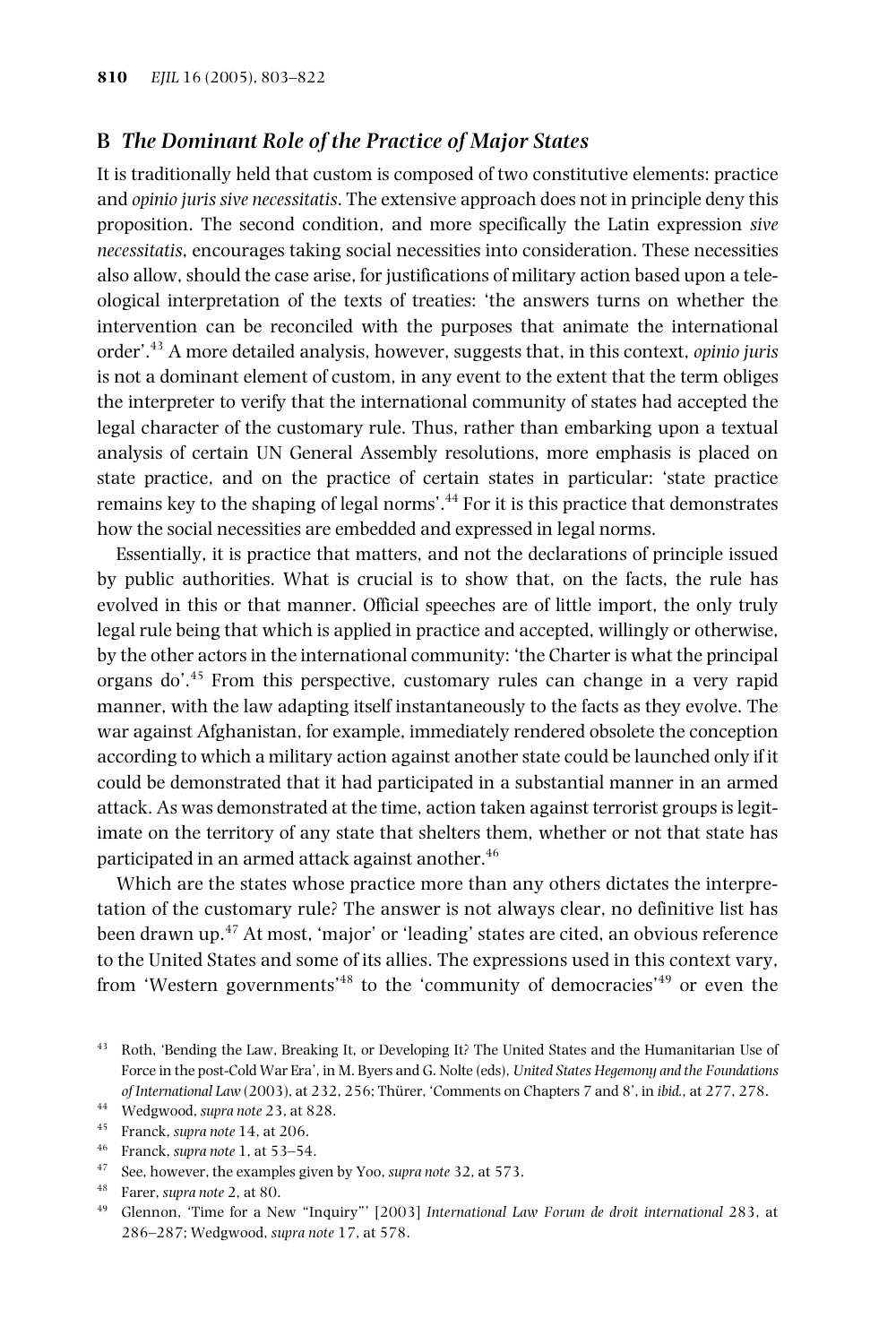'civilized world'. <sup>50</sup> As this terminology implies, the decision to confer privileged status upon certain states is based upon a double justification. Firstly, and in conformity with the US notion of 'manifest destiny', it is legitimate that democratic states are recognized as having an increased role in the development of customary rules, which enables them to translate into law the progress of certain humanistic values. Thus, in order to justify the war against Yugoslavia, the practice of the NATO member states, and the fact that these states were all democracies, was emphasized; the reticence and protests of other states (such as members of the non-aligned movement), on the other hand, were minimized; ignored, even.<sup>51</sup> Furthermore, it is important to note that these very states are at the same time the ones with the power to ensure respect for the rule of law. Unless we view international law as being nothing more than empty formal incantations, we must take stock of the particular status of these 'major states'. Put otherwise, between an international law that is formally egalitarian (an equality that results, moreover, in dictatorships and democracies being conceived of identically) but not applied, and an international law that is controlled (by democratic states only) but effective, the most elementary realism leaves us with no choice, as 'the operational legal order is the only legal order'.<sup>52</sup> Military interventions are thus justified by reference to the fact that those involved in them are 'highly influential on the international stage', <sup>53</sup> or 'represent a significant cross-section of the international community'.<sup>54</sup> From this perspective, custom is to be found first in concrete and material acts, not in diplomatic statements or in principles detached from all practical application. The rule of law implies sanction, and sanction implies authority. International law does not exist in the abstract; it is rather what states make of it. It is thus both desirable (based on the criterion of democratic legitimacy) and inevitable (through the application of a qualified 'legal realism') that we recognize that 'major states' have a specific status in the elaboration of customary law.

One last characteristic of the extensive approach is to acknowledge a certain role for actors other than states in the formation and development of customary rules. As already noted, this is the case for certain political organs such as the Security Council or Secretary-General of the UN, and even, it seems, for certain regional organizations such as NATO and the Economic Community Of West African States (ECOWAS). <sup>55</sup> It also can be said of scholars, with the positions of certain specialized authors (essentially Anglo-Saxons, if we refer back to the sources cited) being accepted as particularly pertinent in ascertaining the evolution of a rule. In the domain of the 'right of humanitarian intervention', we are also referred occasionally to the positions of certain non-governmental organizations in support of the progress of the doctrine.

<sup>50</sup> Sofaer, *supra note* 4, at 209.

<sup>51</sup> Wedgwood, *supra note* 23, at 833.

<sup>52</sup> Farer, *supra note* 2, at 67.

<sup>53</sup> Currie, 'Humanitarian Intervention in Kosovo: Making or Breaking International Law?' 36 *Columbia Yearbook Int'l L* (1998) 303, at 304.

<sup>54</sup> *Ibid.*, at 325–326.

<sup>55</sup> Franck, *supra note* 1, at 155 ff.; Franck, *supra note* 14, at 223.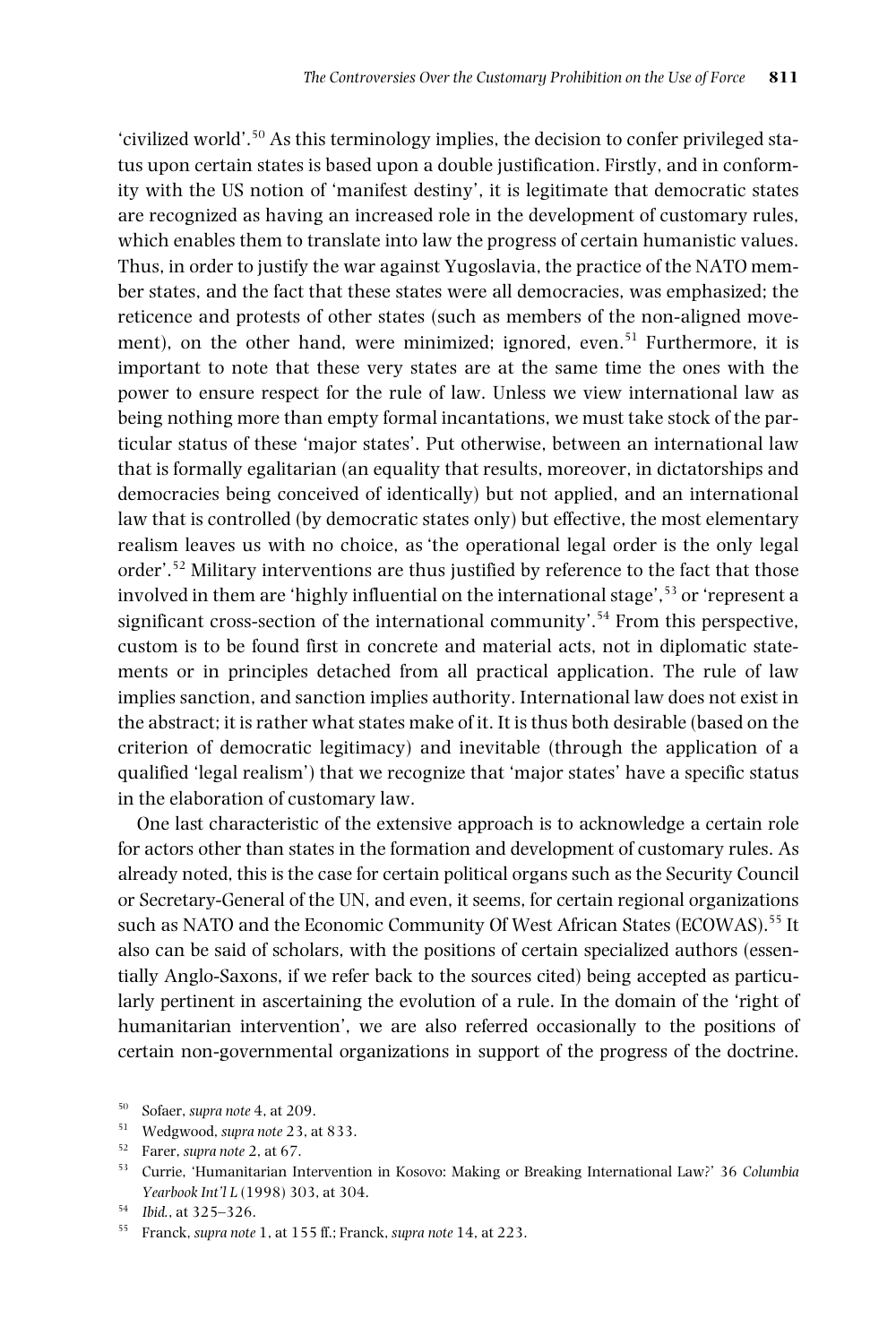The whole is sometimes referred to as an 'international jury', the composition of which it has never been easy to establish with precision.<sup>56</sup>

Lastly, this very flexible conception of the constitutive elements of custom allows those who favour the extensive approach to justify a large number of unilateral armed actions, whether 'anti-terrorist' preventive wars or 'humanitarian' interventions:

artificial rules cannot bear the burden of the real world pressures that underlie use-of-force issues. Today, moreover, the need to enforce rules to advance human rights and to limit the power of tyrants and terrorists is greater than ever. To deprive the international community of a reasoned basis for using force threatens Charter interests and values, rather than supporting and advancing them. 57

This is without doubt the essential reason for which this approach is criticized by those who prefer to adopt a more restrictive stance, which leads to an altogether different method of understanding customary law.

## **2 The Restrictive Approach to the Customary Prohibition of the Use of Force**

Those authors who favour the extensive approach often tend to portray the restrictive approach as excessively rigid, consisting in adherence to the letter, and only the letter, of the rule prohibiting the use of force. The scholars who can be considered as preferring the restrictive approach refute this critique. In their view, it is certainly advisable to take as a point of reference the relevant treaty texts, and in particular Articles 2(4) and 51 of the UN Charter; this allows us to construct a 'textually-oriented, hierarchical series of rules set out in Articles 31 and 32 of the Vienna Conventions'.58 The object and purpose of the rule (which consists in profoundly altering the regime that existed before 1945 by bringing about a stricter prohibition of the use of force) is, however, also taken into account, in order to justify a restrictive interpretation.59 In this context, subsequent developments in the rule, and consequently the role of practice and of the customary prohibition on the use of force, are neither rejected nor even minimized. It is therefore not *a priori* relevant to seek to oppose the two approaches by presenting the first as the only one that is open to taking custom

<sup>56</sup> Franck, *supra note*1, at 67.

<sup>57</sup> Sofaer, *supra note* 4, at 225.

<sup>58</sup> Byers, *supra note* 2, at 25; see also Bothe, 'Terrorism and the Legality of Pre-emptive Force', 14 *EJIL* (2003) 227, at 229.

<sup>59</sup> Simma, 'NATO, the UN and the Use of Force : Legal Aspects', 10 *EJIL* (1999) 1, at 2–3; A. Constantinou, *Right of Self-Defense under Customary International Law and Article 51 of the United Nations Charter*(2000), at 22; Hofmann, 'International Law and the Use of Military Force Against Iraq', 45 *German Yearbook Int'l L* (2002) 9, at 30; Sicilianos, 'L'autorisation par le Conseil de sécurité de recourir à la force: une tentative d'évaluation' [2002] *RGDIP* 5, at 47; Randelzhofer, 'Article 51', in B. Simma (ed.), *The Charter of the United Nations. A Commentary* (2nd edn, 2002), at 788, 803; Bothe,*supra note* 58, at 229; Byers and Chesterman, 'Changing the Rules about Rules? Unilateral Intervention and the Future of International Law', in Holzgrefe and Keohane (eds), *supra note* 2, at 177, 181; Christakis, 'Vers une reconnaissuuance de la notion de guerre préventive?', in K. Bannelier *et al.* (eds), *L'intervention en Irak et le droit international* (2004).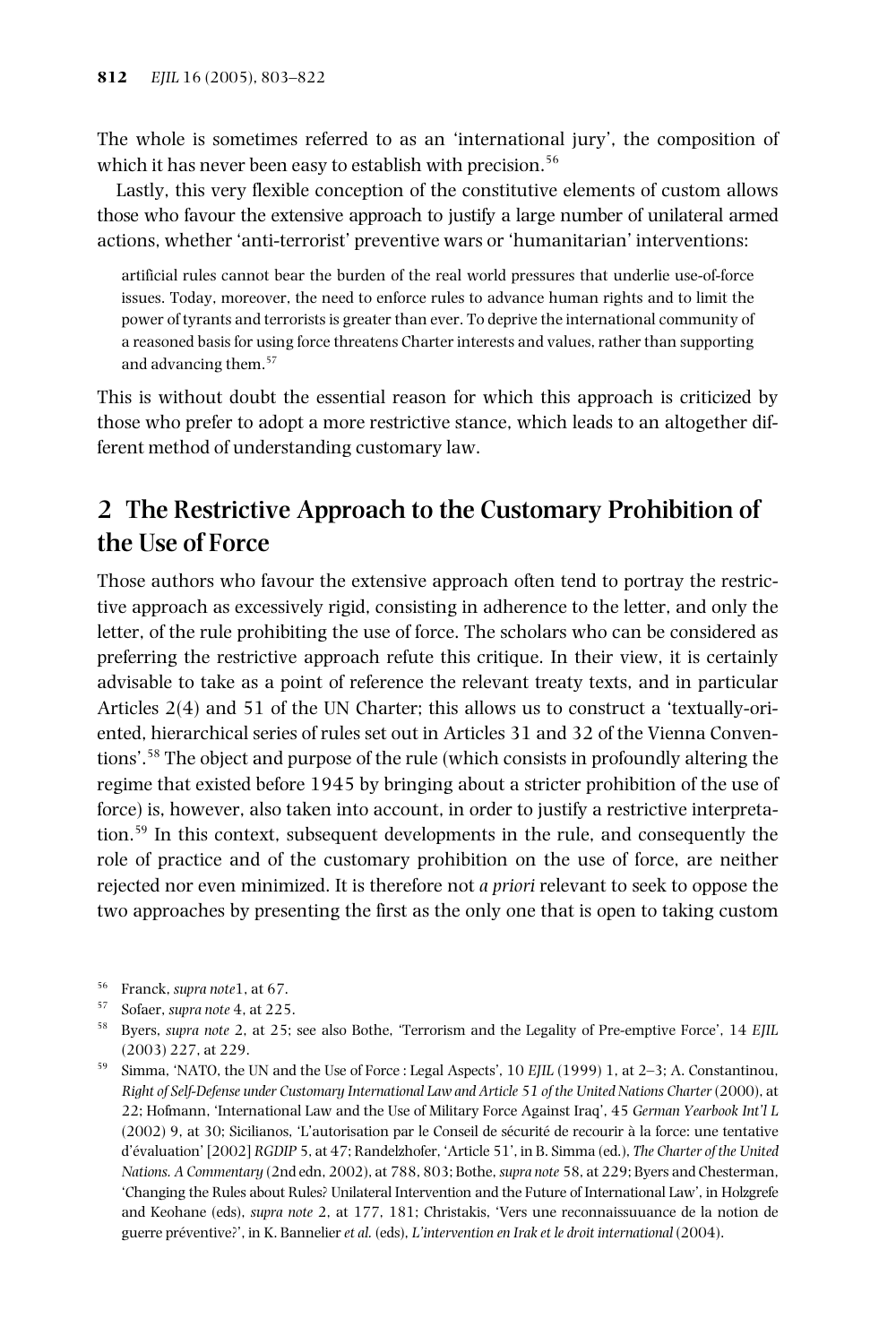into account. What is fundamentally different, on the other hand, is the conception of the status of custom, and the method used to understand its constitutive elements.

### **A** *Custom as a Formal Source of the International Legal Order*

From the restrictive perspective, the prohibition on the use of force is viewed as having its source at once in a treaty regime and in a customary rule, without either one prevailing over the other. On one hand, the UN Charter provides a certain number of clarifications on the content of the rule, for example through specifying that selfdefence can only by invoked in cases of an 'armed attack' (Article 51). On the other hand, this same provision recognizes that it 'shall not impair' the existence of the customary right ofself-defence. The only mannerin which these two statements can be reconciled is by acknowledging that the customary rule and the treaty rule have the same content, $^{60}$  which excludes the possibility of preventive self-defence. $^{61}$  Custom does not occupy a position of dominance that allows it to ignore the texts of treaties; indeed, Article 103 of the Charter could be interpreted as conferring upon treaties a preferential status. <sup>62</sup> However, at the same time, the Charter itself cannot be understood without taking into account the manner in which the parties to it interpret it (Article 31(3) of the Vienna Convention on the Law of Treaties), which brings us back to the interpretation of the customary rule. This is the methodology used by the International Court of Justice in the *Nicaragua* case, to which authors favouring the restrictive approach very frequently refer: just as a treaty cannot be interpreted independently of the custom that is generated by its application, a custom cannot be interpreted independently of the treaties that define the rule concerned and that express, at the same time, an *opinio juris*. <sup>63</sup> We thus cannot ignore the texts that define the elements of the rule in an abstract fashion (whether the text of the Charter itself, or General Assembly resolutions such as Resolutions 2625 or 3314), even if it is evident that these elements must be taken into consideration along with others, in particular state practice. $^{64}$ 

In this context, it is not accurate to claim that custom in particular allows us to make a link between law and facts (all kinds of particularities), or even between law and values (considerations of justice and politics). Custom is a formal source of the international legal order, on the same level as treaties, both of which can – and must – be considered from a 'strictly legal perspective'. <sup>65</sup> In both cases, we are con-

- <sup>61</sup> Randelzhofer, *supra note* 59, at 805.
- <sup>62</sup> Simma, *supra note* 59, at 3–4; Byers, *supra note* 2, at 37–38; Christakis, *supra note* 59.
- <sup>63</sup> Laghmani, 'La doctrine américaine de la "preemptive self-defense": de la guerre par "mesure de prevention" à la guerre par "mesure de précaution'", in R.B. Achour and S. Laghmani (eds), *Le droit international à la croisée des chemins* (2004), at 16–17, para. 17.
- <sup>64</sup> Constantinou, *supra note* 59, at 120; Charney, 'Anticipatory Humanitarian Intervention in Kosovo', 93 *AJIL* (1999) 834, at 837; Randelzhofer, *supra note* 59, at 134–135; Bothe,*supra note* 58, at 230;see also, more generally, the methodology used by E. de Wet, *The Chapter VII Powers of the United Nations Security Council* (2004) at ch. 7, 25 ff.
- <sup>65</sup> Gill, 'War in Iraq and the Contemporary *Jus ad Bellum*', 5 *International Law Forum de droit international*, (2003) 241, at 245.

<sup>60</sup> Bothe, *supra note* 58, at 232.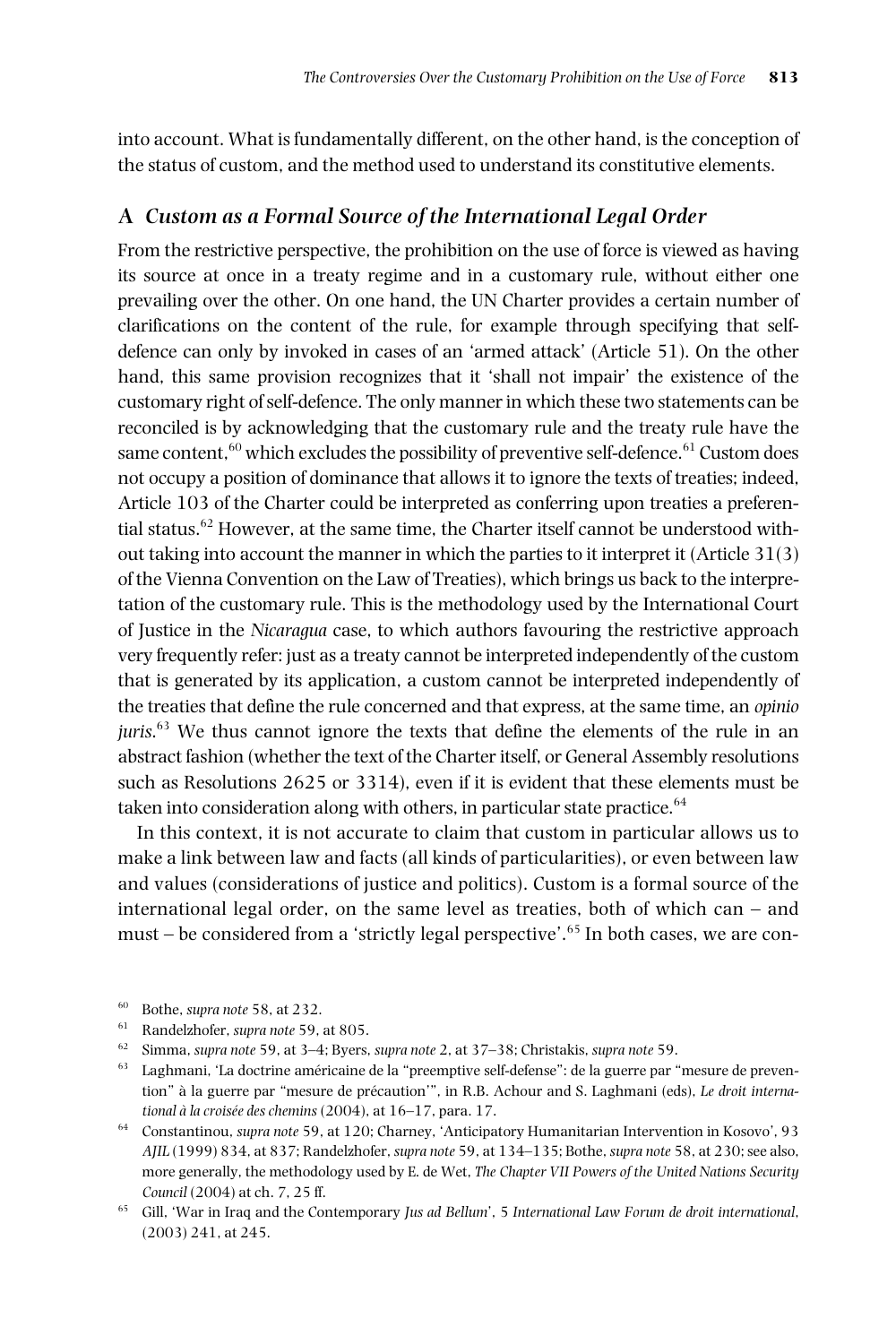fronted with a source that, by definition, can only refer back to abstract and general formulas. Whether they are expressly reproduced in a treaty or deduced from an analysis of existing custom, these formulas must always be the objects of interpretation whenever they are to be applied to specific circumstances. It is this interpretation, and not the law itself, that brings about the connection between law and facts. The fact that custom leaves *a priori* a greater margin for the discretion of the interpreter, with practice substituted for texts, changes nothing; as what is important is not the practice itself, but the manner in which it is interpreted. In this sense, it is not practice (nor, as a result, custom) in itself that allows us to bring the rule closer to the facts or values that surround it; rather, it is the reasoning developed by the interpreter of the legal rule.

Interpretation, however, is a deeply subjective process. Arguments according to which pre-emptive self-defence is indispensable as it is 'logically' or 'objectively' necessary present as inevitable a solution that has arisen from a political choice. We could equally logically claim that the struggle against terrorism necessitated the reinforcement of cooperation, either by means of traditional international criminal law or through use of collective security mechanisms. <sup>66</sup> The solution of unilateral pre-emptive action is no more 'objective' or 'logical' than another. <sup>67</sup> Those favouring the restrictive approach thus distinguish themselves fundamentally from the objectivist tendencies that often underlie the extensive approach. There exists no 'objective law' that expresses social necessities or the solidarity mechanisms that characterize the international community. It is the interpreter, and the interpreter alone, who gives sense to what is required in a particular case by those necessities or that solidarity. This power of the interpreter is even more evident when we place ourselves within a 'policy-oriented' perspective. What is not clear, on the other hand, is why this or that author should be more capable than another of determining which political path is best suited to the international community, the 'requirements of world public order'. On the contrary, 'reasonableness and proportionality are concepts which are difficult to operationalize in the context of a decentralized system. They open the door to arbitrariness and subjectivity'. <sup>68</sup> The appeals to 'common sense', 'logic' or 'reason' simply seek to present subjectively-charged claims as objective. It seems self-evident, from within the restrictive perspective, that the recognition of a right of unilateral humanitarian intervention can certainly never claim to represent objectively the progress of the humanistic values of the international community.<sup>69</sup> The debate is an ethical and political, and thus an open, one; and it is difficult to see how the jurist can claim to settle it through use of authoritarian notions such as 'common sense' or 'reason'. The rhetoric of objectivism or of the 'policy-oriented' perspective (that there exists one reasonable,

<sup>66</sup> Corten and Dubuisson, '"Liberté immuable": une extension abusive du concept de légitime défense' [2002] *RGDIP* 51, at 76.

<sup>67</sup> Christakis, *supra note* 59.

<sup>68</sup> Bothe, *supra note* 58, at 239; see also Verhoeven, 'Les "étirements" de la légitime défense' [2002] *Annuaire Française de Droit International* 49, at 61–62.

<sup>69</sup> Corten, 'La référence au droit international comme justification du recours à la force: vers une nouvelle doctrine de la "guerre juste"?', in A.M. Dillens (ed.), *La guerre et l'Europe* (2001), at 69.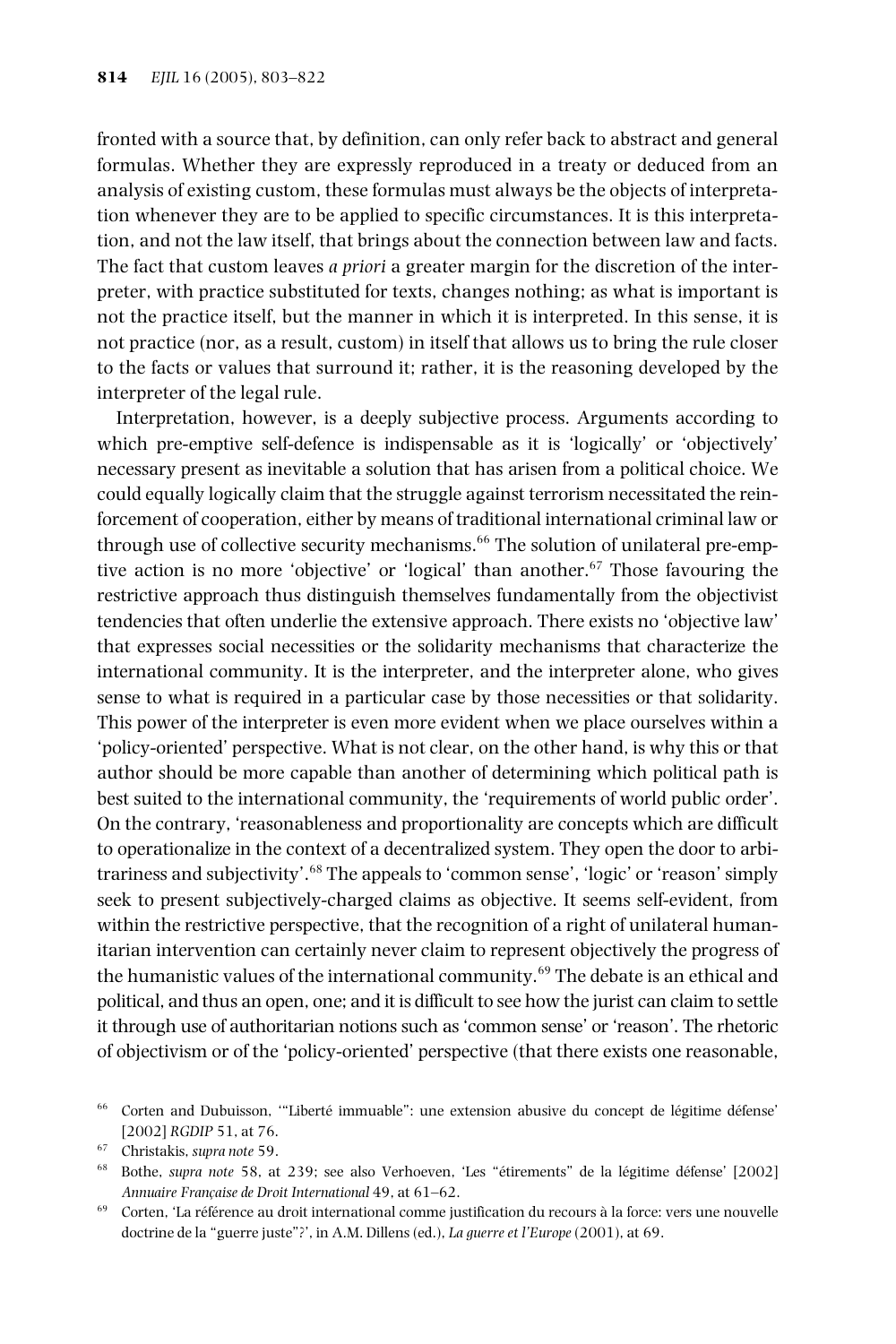objective solution that the jurist is responsible for discovering, above and beyond the texts themselves) is thus at best naïve, and at worst purely instrumental and strategic – the jurist trying to hide his attempts to legitimate his own particular positions behind appeals to supposedly universal formulas.

This critique of the subjectivism of the extensive approach resembles a critique of natural law theories, to which this approach can ultimately be traced back. $^{70}$  Can we deduce from this, however, that the restrictive approach must for its part be traceable back to some form of legal positivism? In many ways, the answer to this is an affirmative one. Denouncing the political decisions of the interpreter for their lack of legitimacy brings us back to the need to respect the rule of law as it was conceived by its creators, which has obvious voluntarist connotations. <sup>71</sup> Moreover, the need to maintain a clear distinction between law and politics or morals is strongly reaffirmed, in conformity with one of the essential characteristics of formal positivism: 'Kelsen's insistence on the strict autonomy of the law … constitute[s] an attempt to save the law from destruction through its instrumentalization for political purposes'. <sup>72</sup> From there, one is compelled to endorse the classic argument that 'any specific use of force can be lawful only if it can be based on an exception to this rule which is valid as a matter of law'.<sup>73</sup> At the same time, the autonomy of law does not mean its independence; both the creation and the interpretation of law inevitably give rise to value judgements, and thus to a cognitive opening to the political and moral spheres. Put simply, autonomy refers to the fact that these judgements will only be accepted as legitimate if they are based, methodologically speaking, on a reference to the relevant legal rule as it appears in the formal sources. The diversity of possible interpretations is not denied, but this relativism is limited by the need to justify choices in terms of the common reference framework that positive law represents. $^{74}$  Legality and legitimacy must be conceptually distinguished. <sup>75</sup> The validity claims of each interpretation can then be decided between as a result of procedures that allow for rational debate: 'It is traditional wisdom of legal theory that where substantive law cannot bring about a sufficient degree of legal certainty, procedural rules must be used to obtain results which are socially or politically acceptable.'<sup>76</sup> These procedures have proved to be particularly decisive in the area of the non-use of force in which, most especially, 'the claim of better knowledge, better morals or the like does not create sufficient legitimization

 $^{70}$  *Ibid.*<br> $^{71}$  *H*ol<sub>7</sub>

<sup>71</sup> Holzgrefe, 'The Humanitarian Intervention debate', in Holzgrefe and Keohane (eds.),*supra note* 2, at 15, 36.

<sup>72</sup> Gowlland-Debbas, 'The Limits of Unilateral Enforcement of Community Objectives in the Framework of United Nations Peace Maintenance', 11 *EJIL* (2000) 361, at 381.

<sup>73</sup> Bothe, *supra note* 58, at 228.

 $74$  Corten, 'Les ambiguïtés de la référence au droit international comme facteur de légitimation: Portée et signification d'une déformalisation du discours légaliste', in O. Corten and B. Delcourt (eds), *Droit, légitimation et politique extérieure: l'Europe et la guerre du Kosovo* (2001), at 223, 256.

<sup>75</sup> Cassese, '*Ex iniuria ius oritur*: Are We Moving towards International Legitimation of Forcible Humanitarian Countermeasures in the World Community?', 10 *EJIL* (1999) 23, at 25; Corten and Dubuisson, 'L'hypothèse d'une règle émergente fondant une intervention militaire sur une "autorisation implicite" du Conseil de sécurité', 104 *RGDIP* (2000) 873, at 876; Christakis, *supra note* 59.

<sup>76</sup> Bothe, *supra note* 58, at 239.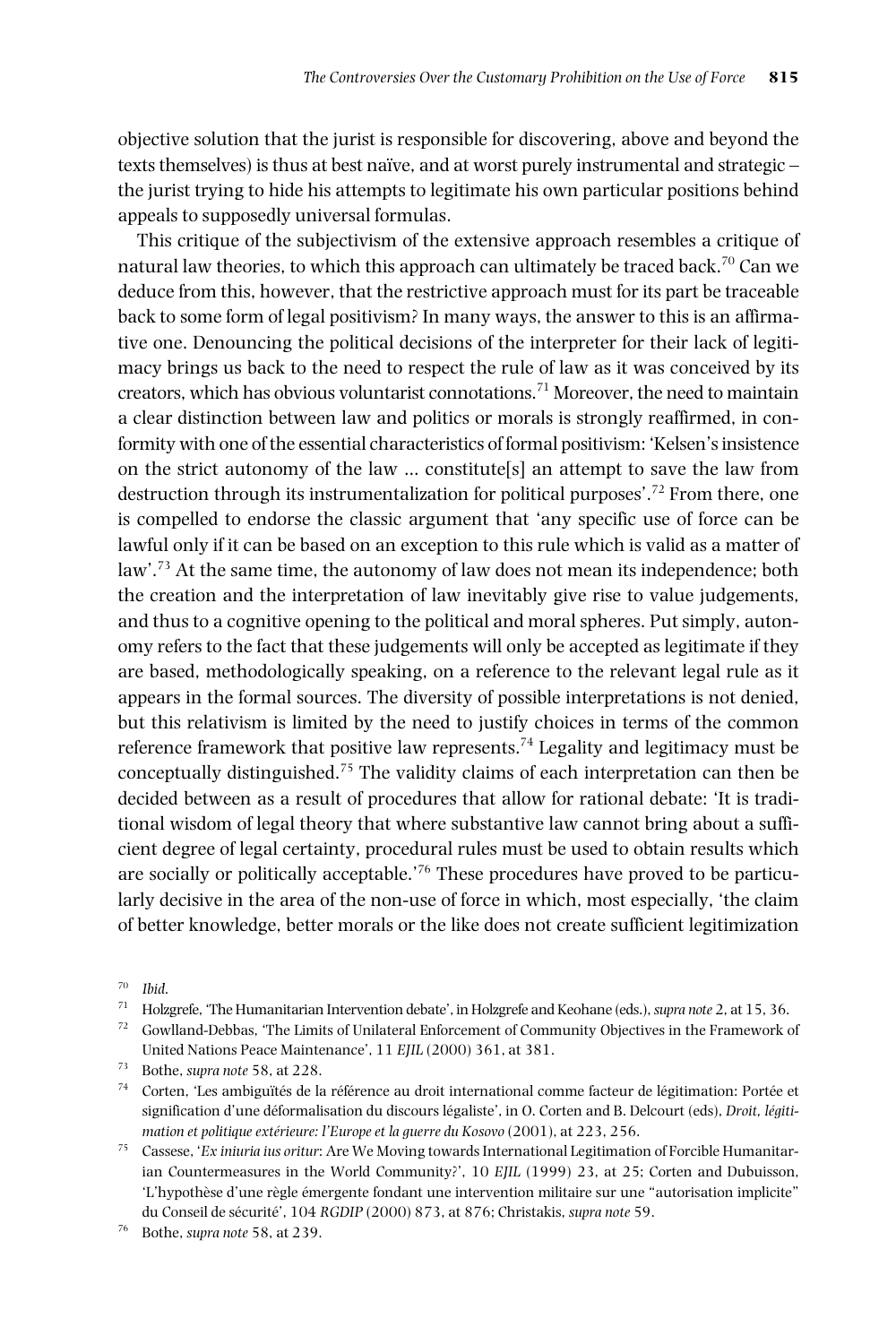in the international legal system'.77 The rule according to which any military action can only be legitimate if authorized by a Security Council resolution is in effect based on a form of procedural legitimacy; the just and legal war being that which has been recognized as such as the result of a debate and vote on particular and often opposing conceptions. <sup>78</sup> In this context, the political orientation that guides the application of the rule will not be decided upon by any particular interpreter, but by means of a strongly institutionalized procedure, which alone seems capable of tending towards universality: 'the UN continues to be the only existing forum that can accommodate and protect the diversity of cultures and claims'. 79

Lastly, the restrictive approach conceives of custom within a very particular framework, refusing to incorporate practice to the exclusion of texts, and, more generally, of the rule of positive law. Custom, like treaties, is a formal legal source, which does not in itself make it easier to take non-legal, value judgements into account. Such conception of custom resultsin a particular manner of understanding its constitutive elements.

#### **B** *The Dominant Role of the opinio juris of All States*

Whereas the extensive approach tends to emphasize the practice of states as the dominant constitutive element of custom, the restrictive one privileges rather *opinio juris*. It is precisely this latter element that allows for the transformation of the facts, to which practice corresponds, into law, and into a fully-fledged customary rule. The importance of practice is not denied, but practice only takes on significance if and to the extent that we can deduce a conviction, on the part of states, that a legal rule exists.<sup>80</sup> In the same manner, the fact that there exist issues of social necessity or solidarity mechanisms that express the progress of the international community is not called into question. It remains necessary, however, in order for us to claim the existence of a customary rule, that this necessity or solidarity has led states to express a specific, legal conviction. Similarly, taking into account the object and purpose of a rule isfully incorporated into this approach, provided nevertheless that this object has been expressed by states in one manner or another, and is not merely subjectively determined by an interpreter.<sup>81</sup> This methodological doctrine is based upon the jurisprudence of the International Court of Justice, specifically the *Nicaragua* case, in which it is affirmed that practice is only significant to the extent that it is accompanied by official legal justifications. $^{82}$ 

<sup>77</sup> *Ibid.*

- <sup>79</sup> Gowlland-Debbas, *supra note* 72, at 383.
- <sup>80</sup> Dubuisson, 'La probématique de la légalité de l'opération "Force alliée" contre la Yougoslavie: enjeux et questionnements', in O. Corten and B. Delcourt (eds), *Droit, légitimation et politique extérieure: l'Europe et la guerre du Kosovo* (2001), at 149, at 176; Randelzhofer, 'Article 2(4)', in B. Simma (ed.), *The Charter of the United Nations. A Commentary* (2nd edn, 2002), at 112, 130–131; Lagerwall, 'Kosovo, Afghanistan, Irak: le retour des guerres d'agression', in O. Corten and B. Delcourt (eds), *Les guerres antiterroristes*, *Contradictions* (2004), at 81, 90.
- <sup>81</sup> Christakis, *supra note* 59.

<sup>78</sup> *Ibid*, at 239–240.

<sup>82</sup> Gray, *supra note* 1, at 18–19; Corten and Delcourt, 'La guerre du Kosovo: le droit international renforcé?', 8 *L'Observateur des Nations Unies* (2000) 133, at 134.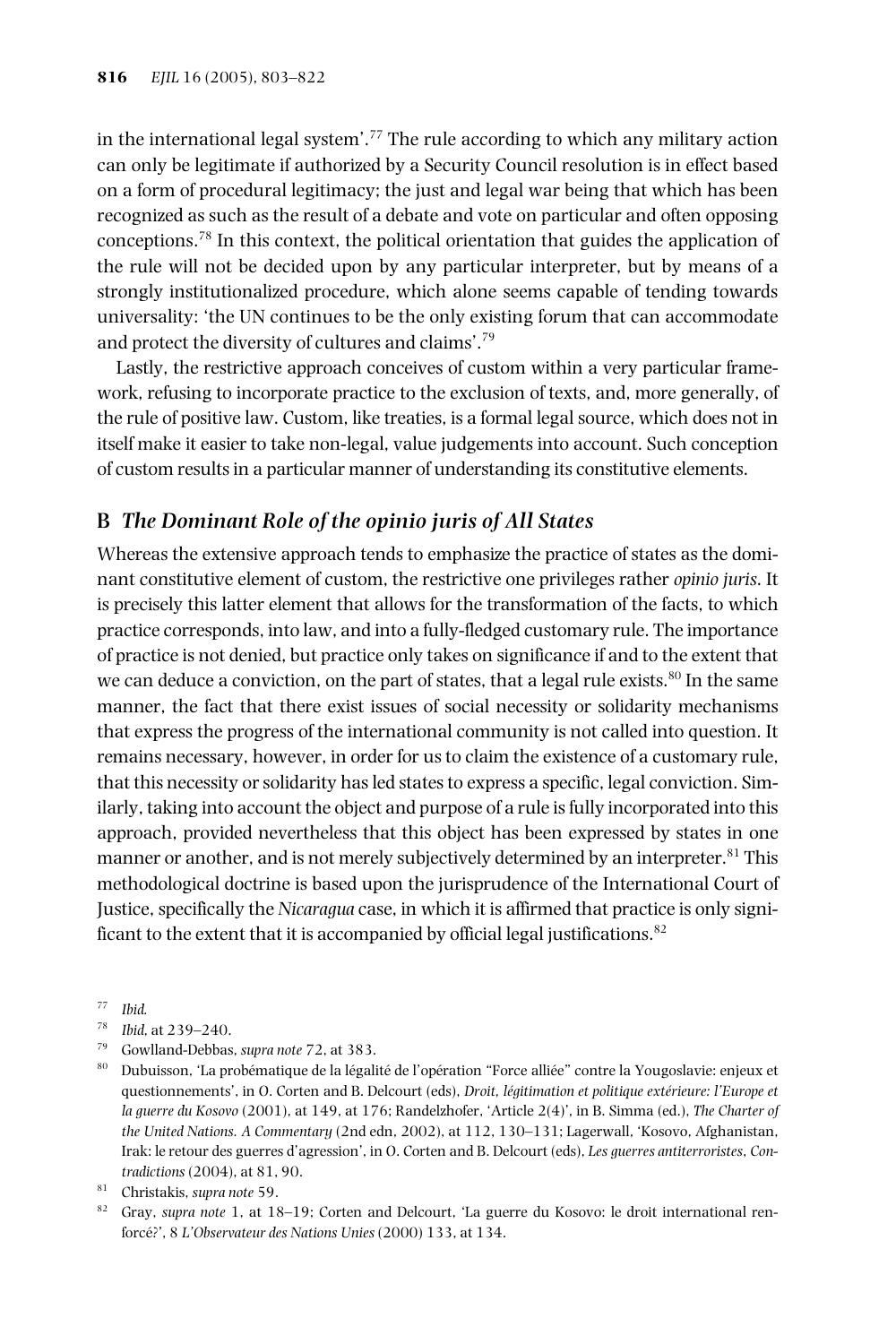As is well known, one consequence of this is that a practice contrary to a rule can, paradoxically, serve to reinforce it, provided that the practice is accompanied by legal arguments that make reference to the rule. Thus, the fundamental issue is to determine:

how the deviant describes and rationalizes its conduct. It may, for instance, attempt to obscure the real nature of its activities. In doing so, the deviant implicitly recognizes the authority of the established interpretation. 83

In this sense, it can be argued that, in terms of the numerous precedents for military intervention, *'les tentatives des uns et des autres de justifier juridiquement leurs comportements a constitué le meilleur hommage que le vice rend à la vertu'*. 84

From this perspective, what is important is less the material act itself than the speeches and the legal texts produced at the time of the performance of the act. It is necessary 'to look at international law in terms of the language used by States'.<sup>85</sup> General Assembly resolutions, and official state declarations or, indeed, meaningful silences, are thus the dominant elements that enable us to give sense to each precedent.<sup>86</sup> To stress this point once again: a practice is not by itself meaningful or relevant. In order to transform fact into law, the legal position of states is of fundamental importance. For every state declaration, therefore, it is necessary to take great care to distinguish political or moral elements from the strictly legal ones. $87$  Here we find once again an entirely different perspective from that of the extensive approach, which, as noted above, considers this distinction to be artificial, and that justificatory statements can be determining even if a strictly legal element is not evident. If, for example, a state affirms that it has intervened militarily in order to save the population of another state from inhumane repression, an advocate of the restrictive approach would not necessarily see in this any element supportive of recognizing a right of humanitarian intervention. <sup>88</sup> For this, it would be necessary for the official discourse to be accompanied by a more strictly legal reference, such as an explicit appeal to a 'right of humanitarian intervention', to a 'state of necessity', or to some legal source or institution.<sup>89</sup> *A fortiori*, it is necessary to exercise the most extreme caution when seeking to draw consequencesfrom the silence of one or more states: 'Is failure to condemn evidence of legality? Not necessarily so, for there are many reasons for a failure to condemn'. <sup>90</sup> Therefore, 'reluctan[t] tolerance does not evidence

<sup>83</sup> Farer, 'The Prospect for International Law and Order in the Wake of Iraq', 97 *AJIL* (2003) 621, at 622.

<sup>84</sup> Kohen, 'L'emploi de la force et la crise du Kosovo: vers un nouveau désordre juridique international', 32 *RBDI* (1999) 122, at 148 ('the attempts made by those involved to justify legally their behaviour constitutes the greatest tribute that vice pays to virtue'); see also Laghmani, *supra note* 63, at 24, para. 28.

<sup>85</sup> Gray, *supra note* 1, at 22.

<sup>86</sup> Holzgrefe, *supra note* 71, at 47–48; Christakis, *supra note* 59.

<sup>87</sup> Corten and Delcourt, "Droit, légitimation et politique extérieure: précisions théoriques et méthodologiques" in O. Corten and B. Delcourt (eds), *Droit, légitimation, supra note* 80, 26–27.

<sup>88</sup> Cassese, 'A Follow Up: Forcible Humanitarian Countermeasures and *Opinio Necessitatis*', 10 *EJIL* (1999) 791, at 791–795; Charney, *supra note* 64, at 836; Gray, 'From Unity to Polarization: International Law and the Use of Force against Iraq', 13 *EJIL* (2002) 1, at 11.

<sup>90</sup> Gray, *supra note* 1, at 16.

<sup>89</sup> Corten, *supra note* 71.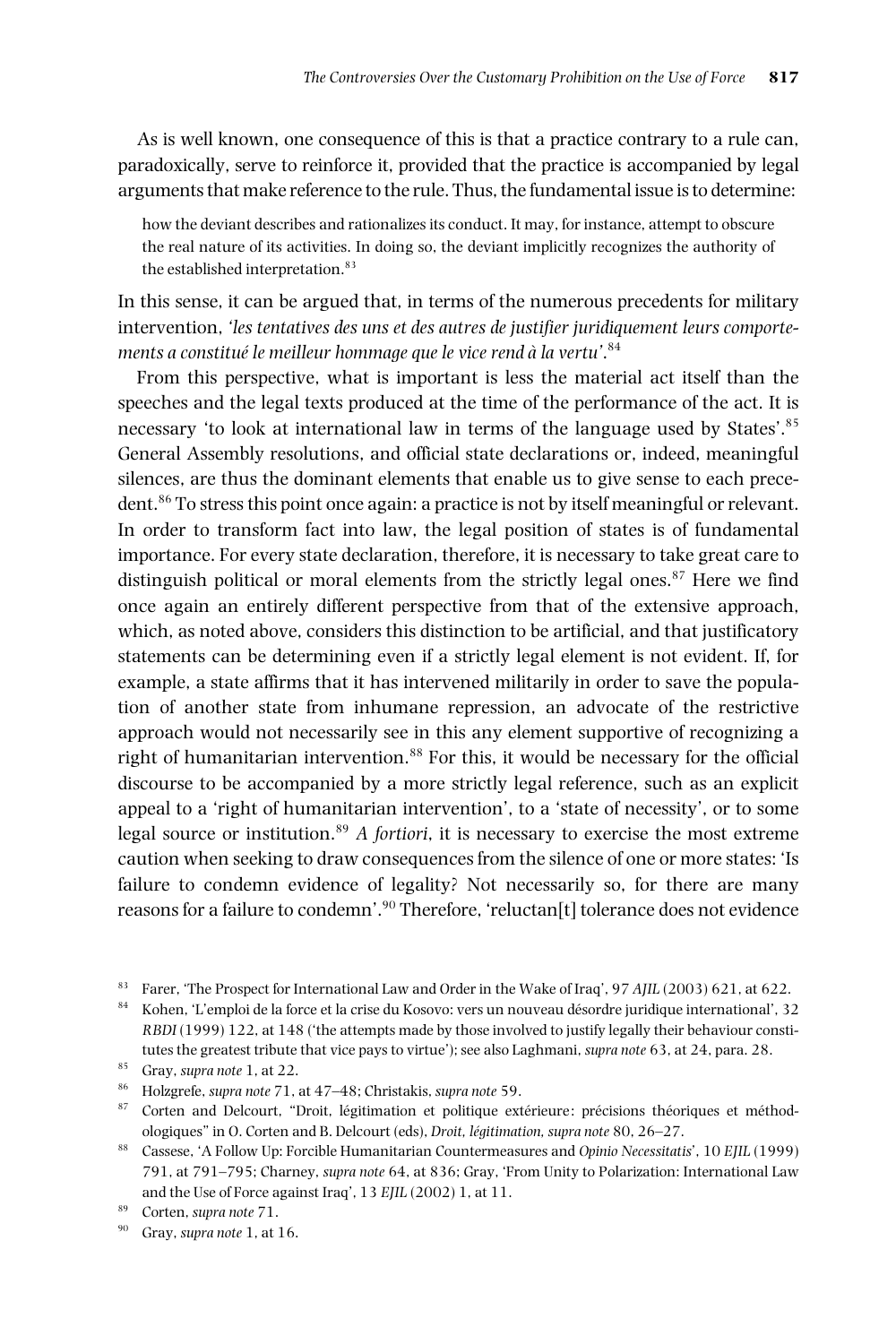*opinio juris*'. <sup>91</sup> On the contrary, 'In order to prove acquiescence, there must be a "consistent and undeviating attitude" a "clear", "definite" and "unequivocal" course of action, showing "clearly and consistently evinced acceptance", to use the wording of the ICJ on different occasions.' 92

Taken together, this leads to taking no account of official positions unless these reflect the existence of a genuine legal conviction, which leads to a number of consequences. Firstly, the position of a state must have been expressed freely, which excludes those that are essentially explained by political or diplomatic pressure.<sup>93</sup> In this sense, criticism of an intervention by an ally of the intervening state would have more significance than a lack of criticism, as the latter could easily spring from a political desire not to break the alliance.<sup>94</sup> It has been noted in this context that '[t]he end of the cold war and the United States's position as the world's sole and unchallenged superpower renders opposition to United States actions even more difficult in the absence of some strong interests motivating other States'.<sup>95</sup> As a result, we can only determine the legal position of any given state by taking into account many different precedents that involve various intervening states, allied or otherwise. It is only if a regular legal position emerges from this array of facts that we can conclude the existence of an *opinio juris*.

One result of all this is that, even if it can be rapid, it is difficult to conceive of the development of custom as instantaneous. <sup>96</sup> To use an example referred to above, the widespread acceptance of the war against Afghanistan is insufficient to support the conclusion that there has been a relaxation in the definition of indirect aggression contained in Article  $3(g)$  of General Assembly Resolution  $3314$ . This acceptance, which resulted in large part from both the emotional climate that followed the attacks of 11 September 2001 and the nearly unanimous political opposition to the Taliban regime, would only become significant in legal terms if it was confirmed in other cases. <sup>97</sup> Thus,

même si certains n'hésitent pas à faire appel à une coutume 'spontanée', on ne voit pas comment une modification de la Charte pourrait sérieusement être tirée du seul assentiment, même large, qui est donné à une action particulière… Tout au plus y a-t-il là l'expression d'une interprétation et du fait et du droit, dans un cas particulier. 98

- <sup>91</sup> Byers, *supra note* 2, at 36; see also Constantinou, *supra note* 59, at 22.
- 92 Kohen, 'The Use of Force by the United States after the End of the Cold War, and its Impact on International Law', in Byers and Nolte (eds), *supra note* 43, at 197, 224.
- <sup>93</sup> Byers, *supra note* 2, at 36.
- <sup>94</sup> Gray, *supra note* 1, at 15.
- <sup>95</sup> Lobel, 'The Use of Force to Respond to Terrorist Attacks: the Bombing of Sudan and Afghanistan', 44 *Yale J Int'l L* (1999) 537, at 557.
- <sup>96</sup> Cf. Byers, *supra note* 2, at 33.
- <sup>97</sup> Corten and Dubuisson, *supra note* 75, at 53; Kohen, *supra note* 92, at 222; Guttierez Espada, 'La "contaminación" de Naciones Unidas o las Resoluciones 1483 y 1511 (2003) del Consejo de seguridad', 19 *Annuario de derecho internacional* (2003) 71, at 76; Lagerwall, *supra note* 80, at 93.
- <sup>98</sup> Verhoeven, *supra note* 68, at 64 ('Even if some don't hesitate in appealing to a "spontaneous" custom, it is difficult to see how a modification of the Charter can seriously be drawn from the approval, however widespread, given to one particular action… At most, it represents the expression of an interpretation of both fact and law, in a particular case').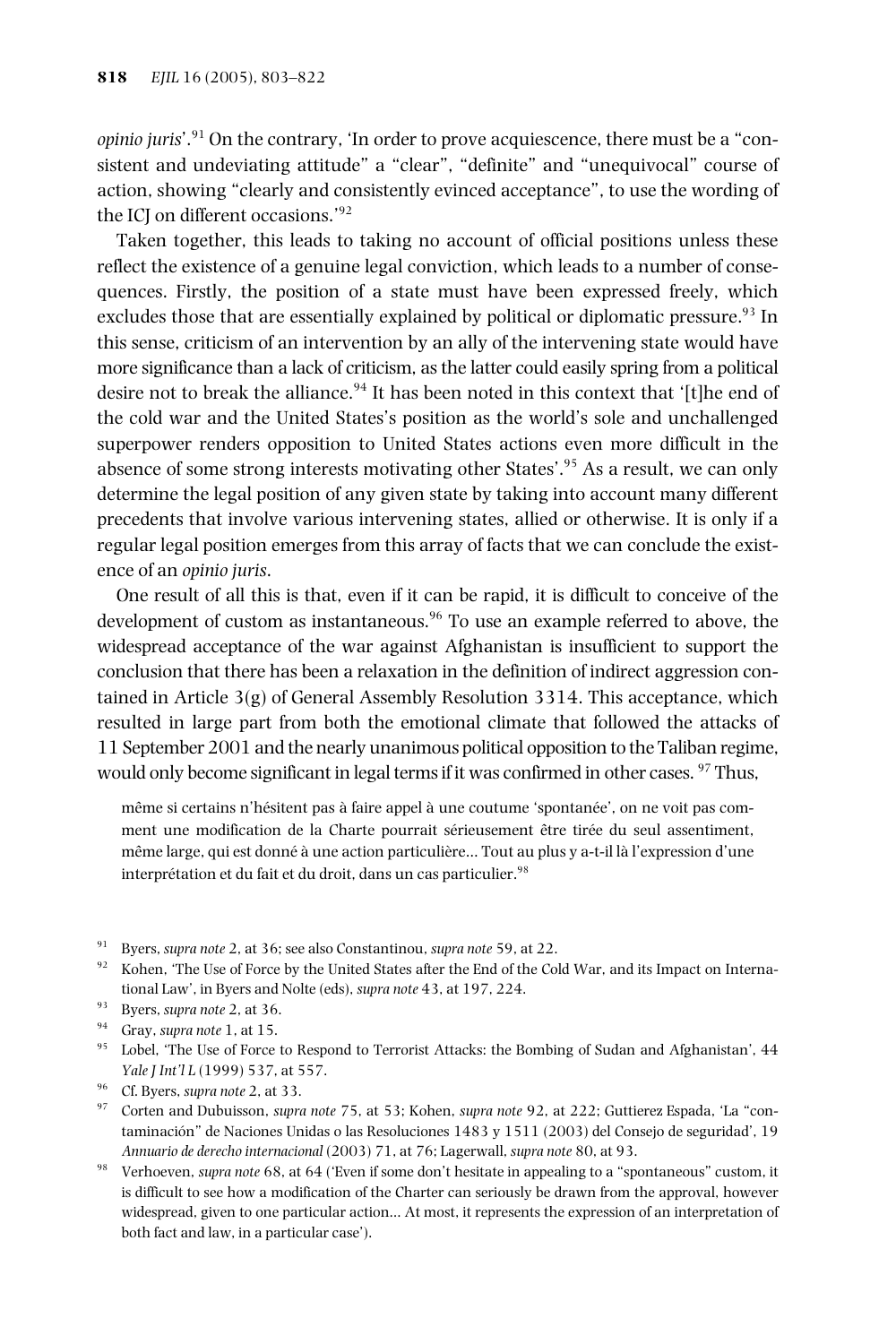This strict interpretation also expresses itself in an inter-state conception of custom. The political organs of the UN, NGOs, scholars or other actors certainly play an essential political role in the evolution of the rule, to the extent that they influence official state positions. It is, however, these positions themselves that must be analysed when seeking to determine whether or not a custom has evolved. <sup>99</sup> In this context, Security Council resolutionstake on significance only in certain well-defined circumstances. Firstly, it is necessary to demonstrate that the Council has expressed itself on a strictly legal level, which is neither its role nor its habit. <sup>100</sup> Secondly, even if certain strictly legal pronouncements have been made, it is then necessary to demonstrate that the relevant resolutions have gained much more general legal approval: 'the views of the member states are important because it is necessary for interpretations of the Security Council to be generally acceptable to the member states in order to give such interpretations binding force'. $^{101}$ 

The restrictive approach, contrary to the extensive one, does not confer any special status on a group of states in interpreting or elaborating customary rules. In the field of interpretation, in which it is assumed that the rule always has a determinate meaning, the application of the principles of interpretation codified in the Vienna Conventions on the Law of Treaties implies that practice must reveal the agreement of *all* states party to the rule in question.<sup>102</sup> If, on the other hand, it is claimed that a rule has evolved, or has been modified by subsequent significant practice, it is necessary to demonstrate the agreement of 'the international community of States as a whole', in conformity with Articles 53 and 64 of these same conventions. <sup>103</sup> Those authors who can be viewed as favouring the restrictive approach frequently insist, in effect, on the fact that the prohibition on the use of force is the archetype of a peremptory norm of international law, a *juscogens*. <sup>104</sup> This status implies not only that all evolutions of the rule must be based upon near-unanimous agreement, involving the most varied groups of states, <sup>105</sup> but also that there cannot exist derogations from the rule. It is thus impossible to conceive of a sort of 'right of humanitarian intervention' or 'preemptive self-defence' on a regional or other particular scale, based on the claim that these doctrines, if they are not endorsed unanimously or even by a large majority, are nonetheless accepted by certain states $^{106}$  Therefore, all alterations to the rule:

require the support of most, if not all, states, as expressed through their active or passive support, coupled with a sense of legal obligation. Given the public policy and peremptory character

<sup>99</sup> See, e.g., Gray, *supra note* 1, at 27.

<sup>100</sup> Gowlland-Debbas, *supra note* 72, at 377; Kohen, *supra note* 92, at 217.

<sup>101</sup> Blokker, 'Is the Authorization Authorized ? Powers and Practice of the United Nations Security Council to Authorize the Use of Force by "Coalitions of the Able and Willing"', 11 *EJIL* (2000) 541, at 567; see also Arcadi, 'L'intervention armée contre l'Iraq et la question de l'autorisation du Conseil de sécurité', 19 *Annuario de derecho internacional* (2003) 5, at 28; Kohen, *supra note* 92, at 225.

<sup>102</sup> Dubuisson, *supra note* 80, at 179; Corten and Dubuisson, *supra note* 75, at 877.

<sup>103</sup> Dubuisson, *supra note* 80, at 179; Corten and Dubuisson, *supra note* 75, at 877.

<sup>104</sup> Charney, *supra note* 64, at 837; Dubuisson, *supra note* 80, at 173; Corten and Dubuisson, *supra note* 66, at 53; Hofmann, *supra note* 59, at 11; Kohen, *supra note* 92, at 228; Corten, *supra note* 71.

<sup>105</sup> harney, *supra note* 64, at 837; Gowlland-Debbas, *supra note* 72, at 377; Kohen, *supra note* 92, at 225.

<sup>106</sup> Simma, *supra note* 59, at 3.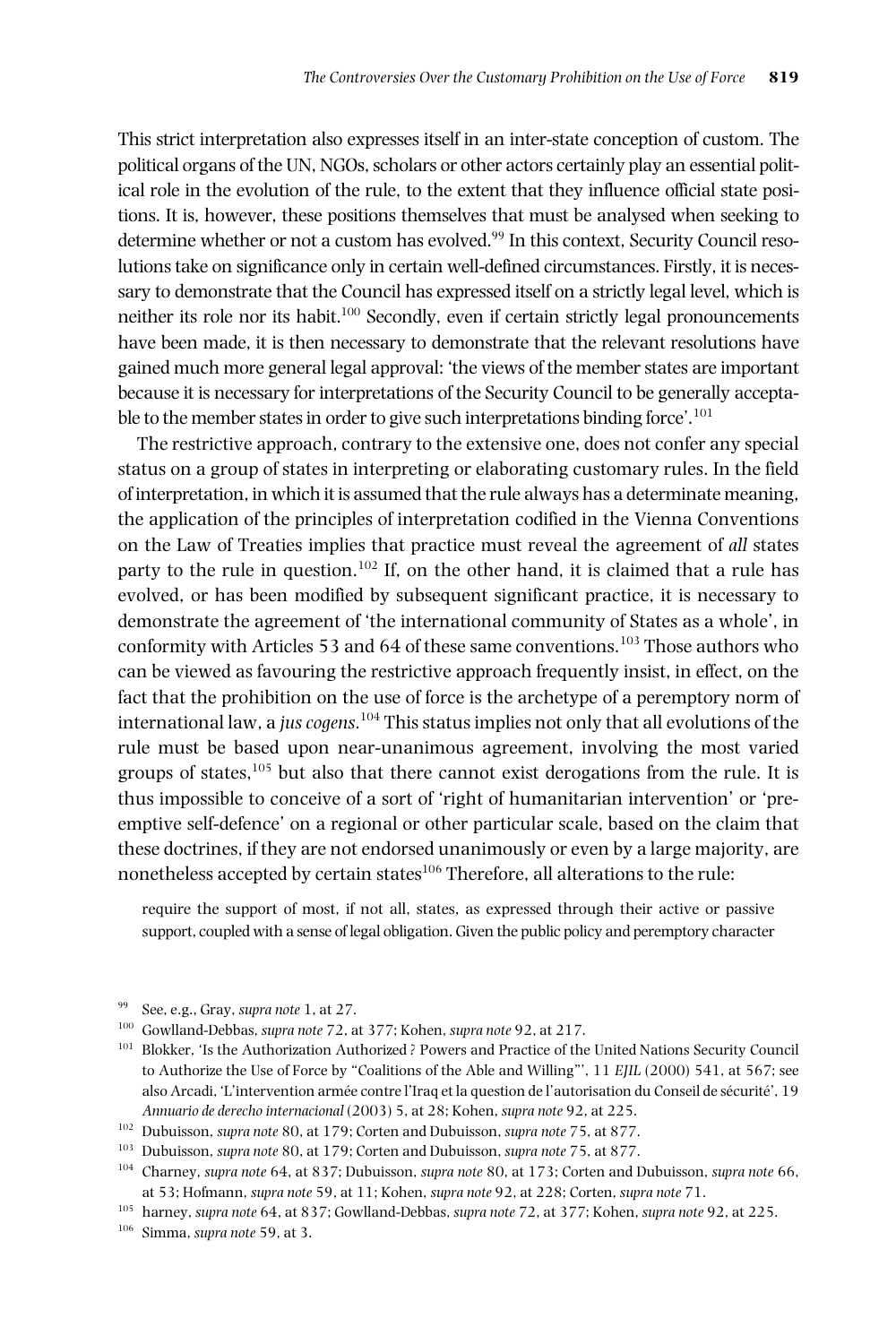of these rules, the threshold for their development is necessarily very high: higher than that for other customary rules. 107

It is clear from this that nothing is more foreign to the restrictive approach than the idea of 'major' or 'leading' states. The *opinio juris* that must be established necessitates as broad an analysis of state positions as possible, which explains the privileged status accorded to the major UN General Assembly resolutions. In addition, certain organizations that boast a large membership can be analysed; organizations like NATO, but also the 'Group of 77' (132 states), the 'Non-Aligned Movement' (115 states), the 'Organization of the Islamic Conference' (57 states), or even regional organizations such as the Organization of American States, the Rio Group, the European Union, the African Union, the Association of Southeast Asian Nations, etc.<sup>108</sup> On the contrary, limiting the analysis to powerful states, and neglecting or even ignoring the position of those in the Third World, has been denounced as a 'hegemonical approach to international relations',109 with certain states proclaiming themselves to be the sole representatives of the 'international community'.<sup>110</sup> These states can in no way be reduced to those 'whose interests were specially affected' by the customary rule in question. The choice is essentially ideological, as is attested to by the fact that such states are peremptorily characterized as democracies, which is accompanied by a disqualification of all states who oppose the developments as dictatorships. <sup>111</sup> Can it, for example, be taken for granted that all of the members of NATO are democracies, whereas those of the Rio Group, which condemned the military intervention against Yugoslavia, are all dictatorships? Can we also present the schism between the advocates and opponents of the war against Iraq from this angle? It is only too obvious that the debate over democracy is neither objective nor, in any event, legally relevant when it comes to establishing the existence of a customary rule; no state can demand a privileged status in this regard. The argument that such a status must be accorded from a realist perspective, that those states capable of ensuring respect for the law must have particular influence over its elaboration, is equally ruled out. For, by definition, international law can draw its legitimacy only from its autonomy in relation to powerful states, to the extent that the legal order is intended to embody a common language that connects groups of states with different ideologies and cultures.<sup>112</sup> From this

<sup>110</sup> Lagerwall, *supra note* 80, at 98; Klein, 'Les problèmes soulevés par la référence à la "communauté internationale" comme facteur de légitimité', in Corten and Delcourt (eds.), *Droit, légitimation, supra note* 80, at 261; see also Chinkin, 'Kosovo: A "Good" or "Bad" War?', 93 *AJIL* (1999) 841, at 846–847.

<sup>111</sup> O. Corten, *Le retour des guerres preventives: Le droit international menacé* (2003), at 25–27 and 86–87.

<sup>112</sup> Corten, *supra note* 74, at 249.

<sup>107</sup> Byers and Chesterman, *supra note* 59, at 180; Byers, *supra note* 2, at 35; see also Randelzhofer, *supra note* 59, at 806.

<sup>&</sup>lt;sup>108</sup> Notably, it is through the application of this method that the Kosovo precedent can be interpreted as in no way affirming the progress of a 'right of humanitarian intervention':see, e.g., Dubuisson,*supra note* 80, at 180–181; Lagerwall, *supra note* 80, at 95–97. The same reasoning was also applied to the military operations against Iraq in the 1990s; Gray, *supra note* 88, at 16; Kohen, *supra note* 92, at 203–204; Corten, 'Opération *Iraqi Freedom*: peut-on admettre l'argument de l''autorisation implicite' du Conseil de sécurité?', 36 *Revue Belge de Droit International* (2003) 205, at 232–241; Lagerwall, *supra note* 80, at 93–95.

<sup>109</sup> Byers and Chesterman, *supra note* 59, at 194.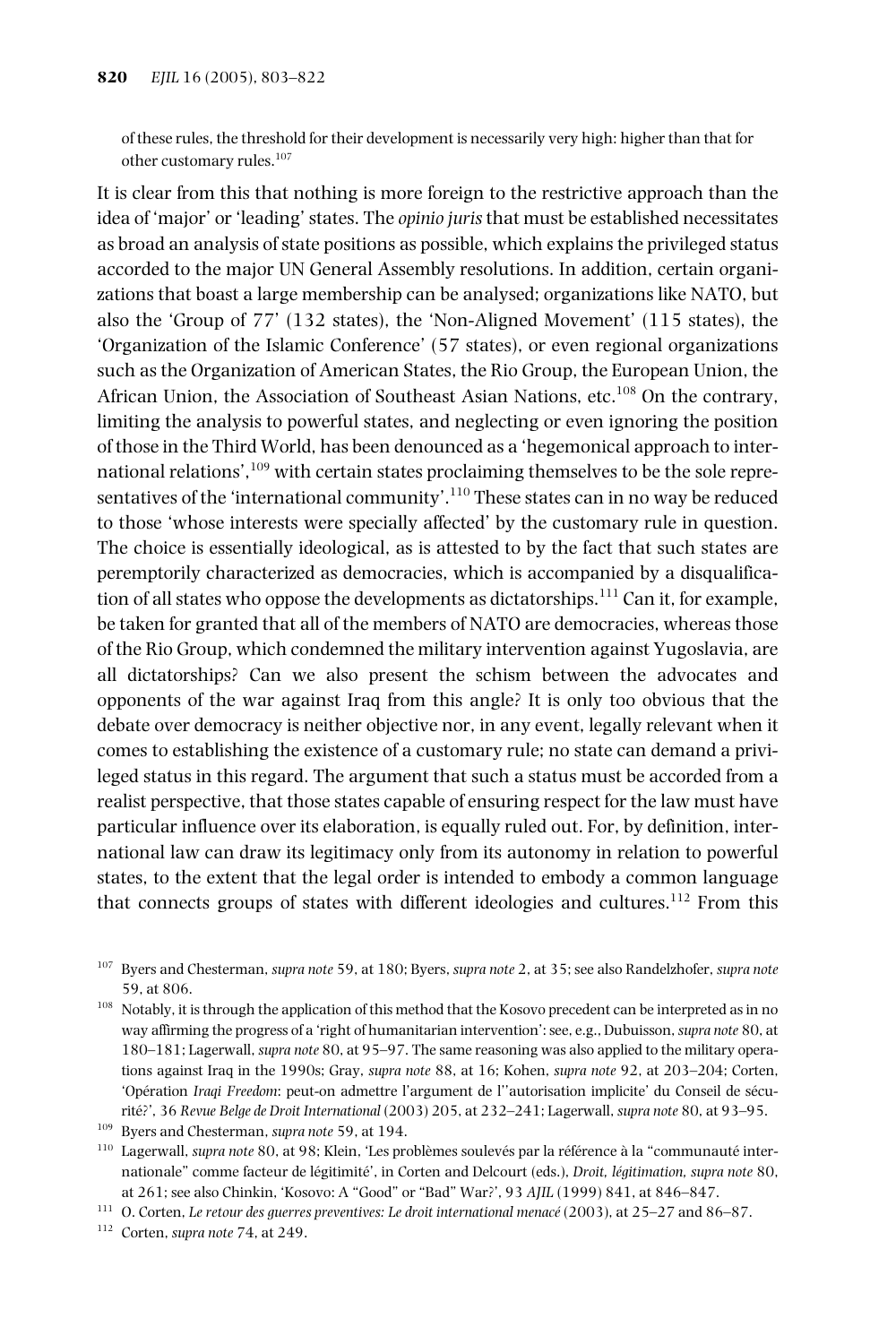standpoint, the doctrine of 'major states' serves, on the contrary, to reduce law to a simple instrument of power and thus, ultimately, to fact. If it is to be combined with the recognition of a genuine legal order, realism compels us to acknowledge only that certain rules, even the most fundamental, can be violated by powerful states; provided precisely that these violations can be denounced on the basis of law.<sup>113</sup> International law thus essentially fulfils a 'declaratory function'. $^{114}$  It is conceived of as a framework of reference that allows for an evaluation of the facts of a given case, and not as the simple translation of these facts into a legitimating legal language: 'After all, law is an intersubjective prescriptive consensus about the world of brute fact'. <sup>115</sup> Even if it encounters limits in terms of its effectiveness, international law '*est un régulateur social destiné à créer un dénominateur commun de comportement… et à empêcher dans tout la mesure du possible le règne de la "justice privée"*'. 116

Lastly, the extensive approach is criticized as leading to an almost complete confusion of fact and law. The stress on practice as the dominant constitutive element of custom, the refusal to formally separate law from non-law, and the privileged role accorded to major powers are all elements that lead in this direction. Contrary to this, from the restrictive perspective, the autonomy of international law dictates a radicalseparation between the *rule* prohibiting the use of force and the *fact* that thisrule isregularly violated.

### **3 Conclusion**

Critiques of the international legal order, which have become particularly manifest in the context of the Iraq crisis, have essentially focused on institutions, in particular the UN, accused of being 'inadequate'.<sup>117</sup> Custom, for its part, is not at the centre of the critique; unless, of course, it targets more generally international law itself, from a radical realist perspective according to which 'there [is] no international law governing use of force, and in the absence of governing law, it [is] impossible to act unlawfully'.<sup>118</sup> However, within the legal discipline at least, this position seems relatively isolated, with authors generally confronting the issue of the interpretation, and not the very existence, of international law.

Beyond this common sensibility, specialists in international law are radically opposed to each other on the methodological level, in particular when it comes to making sense of customary rules. The extensive approach assumes that moral and other non-legal considerations will be taken into account, and emphasizes the practice of major states, which are considered better able to satisfy the demands of legitimacy and effectiveness. The restrictive approach denounces this method as subjective, even ideological, preferring instead to insist on the necessity of differentiating law from

<sup>118</sup> *Ibid.,* at 100.

<sup>113</sup> Byers and Chesterman, *supra note* 59, at 203; see also Randelzhofer, *supra note* 80, at 136.

<sup>114</sup> Gray, *supra note* 1, at 21.

<sup>115</sup> Farer, *supra note* 83, at 622.

<sup>116</sup> Kohen, *supra note* 84, at 124 (international law 'is a social regulator intended to create a common denominator for behaviour … and to prevent to the greatest extent possible the rule of "private justice"').

<sup>117</sup> Glennon, *supra note* 49, at 283 ff.; Glennon, *supra note* 3, at 91 ff.